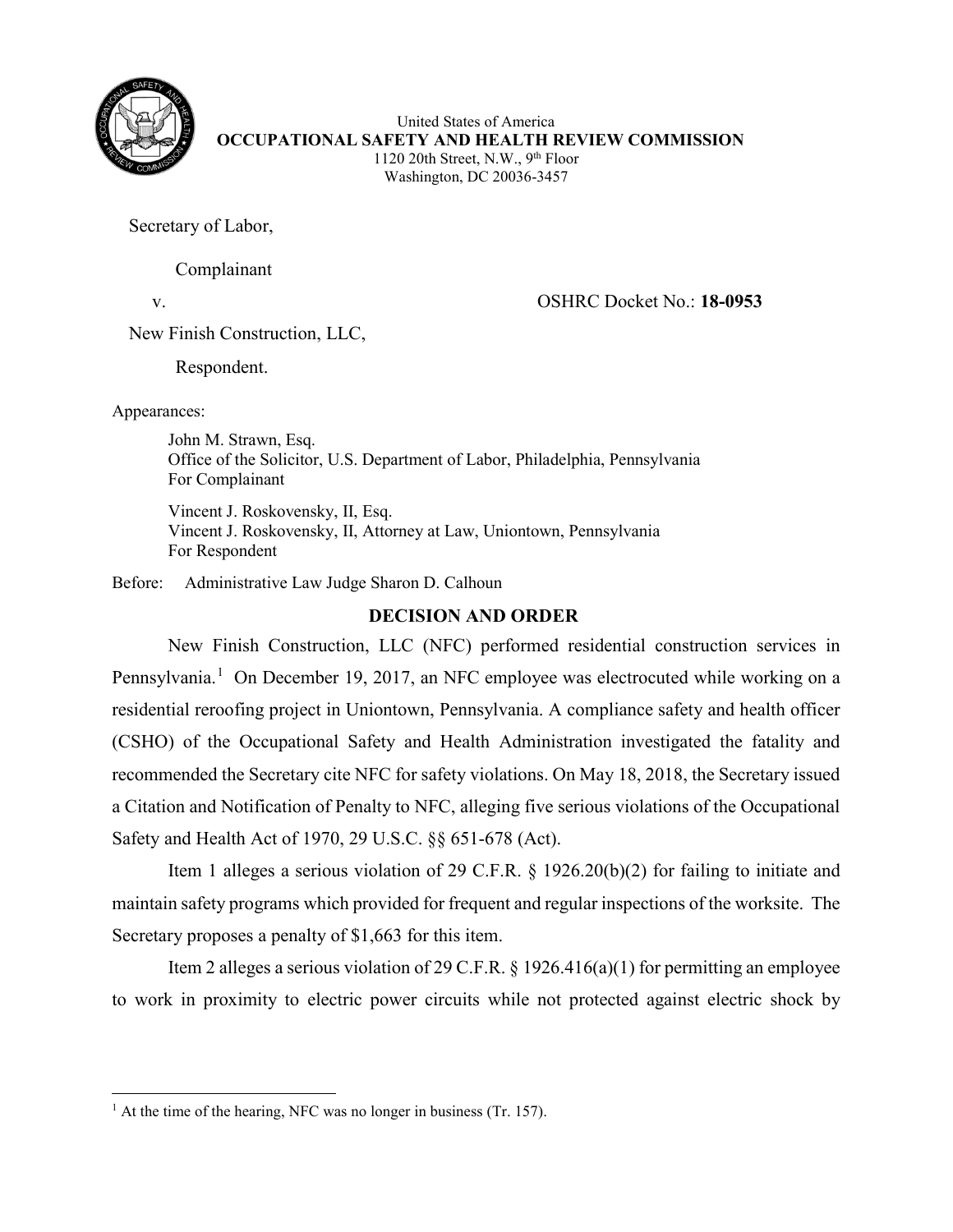deenergizing and grounding the circuits or effectively guarding the circuits by insulation or other means. The Secretary proposes a penalty of \$12,934 for this item.

Item 3 alleges a serious violation of 29 C.F.R. § 1926.503(a)(1) for failing to provide a training program for each employee potentially exposed to fall hazards to recognize the hazards of falling and the procedures to be followed in order to minimize the hazards. The Secretary proposes a penalty of \$2,772 for this item.

Item 4 alleges a serious violation of 29 C.F.R.  $\S$  1926.1060(a)(1)(iii) for failing to ensure that each employee using ladders had been trained by a competent person in the proper construction, use, placement, and care in handling the ladders. The Secretary proposes a penalty of \$1,663 for this item.

Item 5 alleges a serious violation of 29 C.F.R. § 1926.1053(b)(12) for failing to ensure a ladder used where the employee or the ladder could contact exposed energized electrical equipment was not equipped with nonconductive siderails. The Secretary proposes a penalty of \$12,934 for this item.

The Court held a hearing in this matter on February 5, 2019, in Pittsburgh, Pennsylvania. The parties have filed briefs.

For the reasons that follow, the Court **VACATES** Items 1, 3, and 4 of the Citation. The Court **AFFIRMS** Items 2 and 5 of the Citation and assesses a penalty of \$12,934 for each item.

#### **JURISDICTION AND COVERAGE**

NFC timely contested the Citation on June 12, 2018. The parties stipulate the Commission has jurisdiction over this action and NFC is a covered employer under the Act (*Joint Prehearing Statement*,  $\P\P$  V.1-[2](#page-1-0); Tr. 10-12).<sup>2</sup> Based on the stipulations and the record evidence, the Court finds the Commission has jurisdiction over this proceeding under  $\S$  10(c) of the Act and NFC is a covered employer under § 3(5) of the Act.

#### **BACKGROUND**

On December 19, 2017, NFC owner Dustin Reynolds and two NFC employees, roofer D.D. and laborer R.A., were nearly done with the installation of new metal roofs for a house in

<span id="page-1-0"></span><sup>&</sup>lt;sup>2</sup> The parties stipulate, "Respondent asserts that it does not have any employees and only utilizes individuals as independent contractors in its business activities but for purposes of this OSHA proceeding admits that its workers were employees and that it is an employer for purposes of the Act." (*Joint Prehearing Statement*, ¶¶ V.2) Despite NFC's equivocation in the first half of the stipulation, the second half establishes NFC was an employer, and an employer/employee relationship existed between NFC and each of the two workers at the Uniontown worksite on December 19, 2017.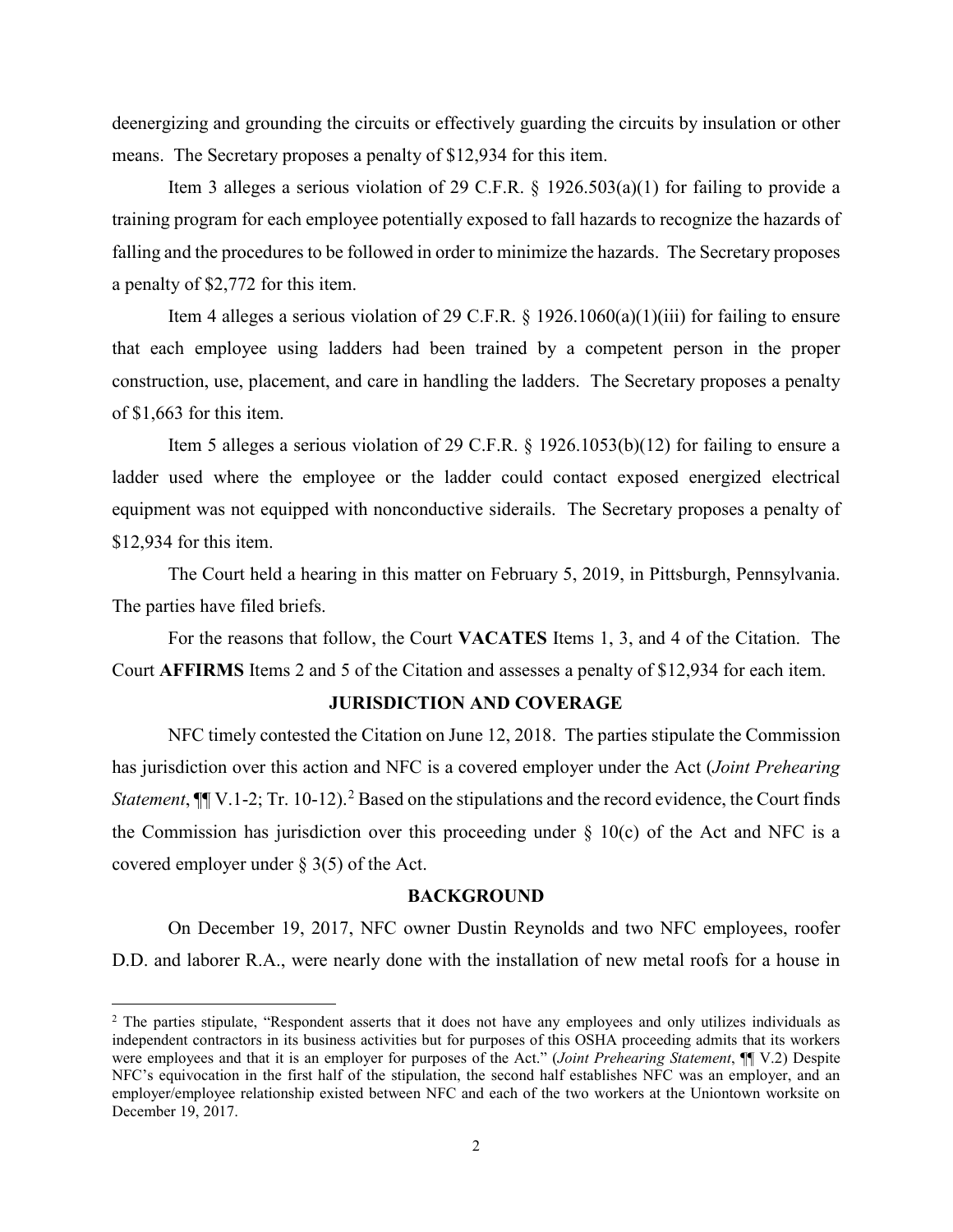Uniontown, Pennsylvania.<sup>[3](#page-2-0)</sup> NFC had been working on the project for approximately a month, with some interruptions (Tr. 121-22). At the beginning of the project, NFC had installed a roof anchor (also referred to as an anchor plate) (consisting of hinged metal plates with attached Drings to which workers could tie off their personal fall arrest systems) on a flat section of the house roof behind a dormer (Exh. C-4D; Tr. 41, 123-26). Reynolds explained, "[T]he anchor was in the middle of the roof so it could be utilized on all four sides without ever moving it." (Tr. 124)

By 2:00 p.m. on December 19, NFC had finished the main roof and needed to order a roof cap for the porch before it could complete the project. Reynolds decided to clean up and move to another worksite. Because the main roof was completed, NFC no longer needed the roof anchor. Reynolds detached it and tossed it from the roof, intending it to land in the yard (Tr. 126-27, 150- 51). He did not use a bucket or other container to raise and lower equipment to and from the roof "for risk of scratching the new roof." (Tr. 127) Tossing a roof anchor off the roof to the ground below when he was done with it was his standard practice. This time, however, the roof anchor fell on the top line of a set of electrical power lines running parallel to the side of the house where NFC had set up its metal extension ladder. Reynolds saw the roof anchor catch on the highest power line.<sup>[4](#page-2-1)</sup> He finished installing a ridge cap on the roof and climbed down the ladder (Exh. C-4D; Tr. 127-128).

The power line on which the roof anchor was caught was approximately 7 feet, 9 inches, from the side of the house. The distance directly across from the power line to the ladder leaning against the roof was approximately 7 feet, 4 inches (Tr. 78, 92). Reynolds began "cleaning up pieces of metal and screws" and other debris in the yard resulting from the roof work (Tr. 138). He was working within 3 to 5 feet of the foot of the ladder. Laborer R.A. was working on the side of the house, out of sight of Reynolds and D.D. After 30 to 45 minutes, D.D., carrying a metal pole, climbed the 30-foot metal ladder to approximately the roof line and reached out with the pole

<span id="page-2-0"></span><sup>&</sup>lt;sup>3</sup> NFC was contracted to install new roofs on the house, porch, and detached garage. The work at issue in this proceeding concerns the main house roof (Tr. 122, 150-51).

<span id="page-2-1"></span> $4 \text{ CSHO Blashich explained the sequencing of lines string between utility poles. "Typically you'll find the higher$ voltage line higher on the pole, at the highest parts of the pole. And utilities such as cable TV, telephones are [run] at the lowest parts of the pole." (Tr. 47) "Secondary is the power line that goes down to the house. It's typically 120 or 240 volt." (Tr. 46) "An indicator of whether a line is live or not can be ascertained by looking at where they're at on the pole. Again, if it's a line that is very high on the pole it's a good chance that that line is in fact energized. Where a line located lower on the pole, at the lowest parts of the pole, are typically utility wires." (Tr. 48)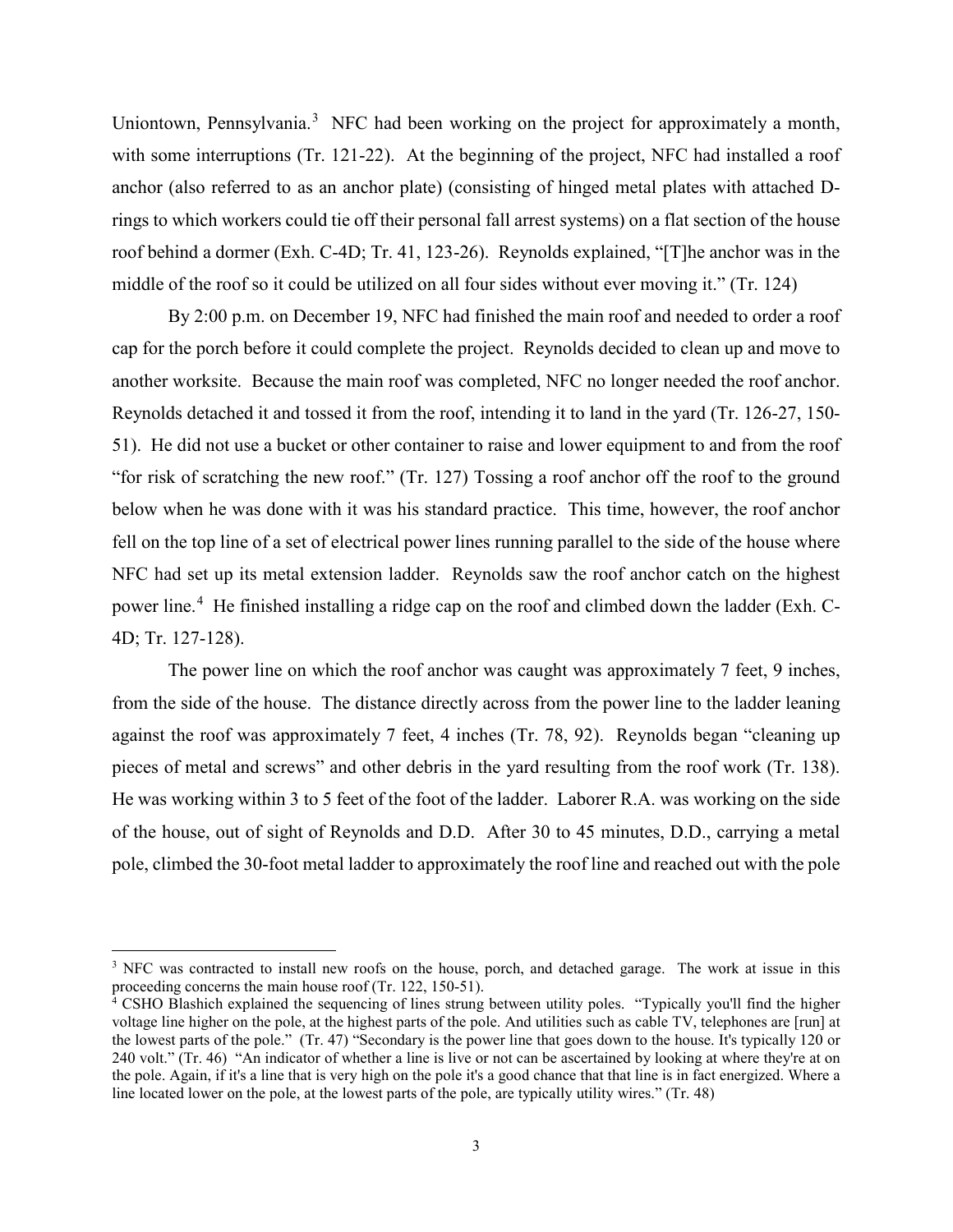in an attempt to dislodge the metal roof anchor from the electrical line. Upon contact, D.D. was electrocuted. He fell to ground, near where Reynolds was standing (Exh. C-3,p. 5; Tr. 138, 143).

The electrical contact resulted in a loud "Boom," causing the husband and wife homeowners to run out of the house.<sup>[5](#page-3-0)</sup> A neighbor who is a nurse also rushed out of her house. While the husband called 911, the wife assisted the nurse as she performed CPR on D.D. Reynolds called D.D.'s sister and told her what had happened. Paramedics arrived at the worksite and treated D.D. They transported him to the Uniontown Hospital, where he was pronounced deceased (Exh. C-3 (Pennsylvania State Police *Death Investigation Report*), pp. 3-11).

Reynolds notified OSHA of D.D.'s death. CSHO Brian Blashich contacted Reynolds the next day and began the fatality investigation that gave rise to this proceeding.

## **PARTIES' JOINT STATEMENT OF AGREED UPON FACTS**

The parties submitted a statement of agreed facts as a joint exhibit:

1. Respondent, New Finish Construction, LLC, has a principal place of business at 6 Laurel Street, Fairchance, Pennsylvania 15436.

2. Respondent is involved in roofing, siding, and other residential contracting work.

3. Respondent is owned by Dustin Reynolds.

4. On December 19, 2017, Respondent was engaged in a job installing a new metal roof and other work on a residence at 460 Mount Vernon Avenue Extension, Uniontown, Pennsylvania 15401.

5. Mr. Reynolds had two workers with him, [R.A. and D.D.], performing the work.

6. At approximately 2:00 p.m., Respondent began cleaning up the jobsite after concluding the day's work.

7. Prior to climbing down the ladder from the roof, Mr. Reynolds attempted to throw a steel roof anchor to the ground.

8. The roof anchor did not reach the ground, however, and became entangled in an overhead power line carrying 12kV single phase.

9. Mr. Reynolds believed the power line was a telephone line.<sup>[6](#page-3-1)</sup>

<span id="page-3-0"></span><sup>&</sup>lt;sup>5</sup> The electrical current arced through the metal roof next to the ladder (Exh. C-4E and C-4F). It was shortly discovered the current had traveled through the house and resulted in a small fire in the basement (Exh. C-3, p. 10). Reynolds stated, "The electricity traveled down through the chimney liner and caught the hot water tank on fire. . . . The homeowner, the husband, he had come out the door and said the house was on fire." (Tr. 156) Reynolds was able to extinguish the fire with garden hose (Tr. 157). Further damage was caused when the primary line snapped during the incident and one side of it "swung down to near the intersection . . . and it caused a fire in some shrubs. Also, it burned the pole, or the street sign had some signs of damage." (Tr. 38)

<span id="page-3-1"></span><sup>6</sup> Reynolds disputed this stipulation at the hearing. The police officer who interviewed Reynolds wrote in her report, "[Reynolds] told me that he thought it was a telephone wire. . . . REYNOLDS said that he feels so bad because he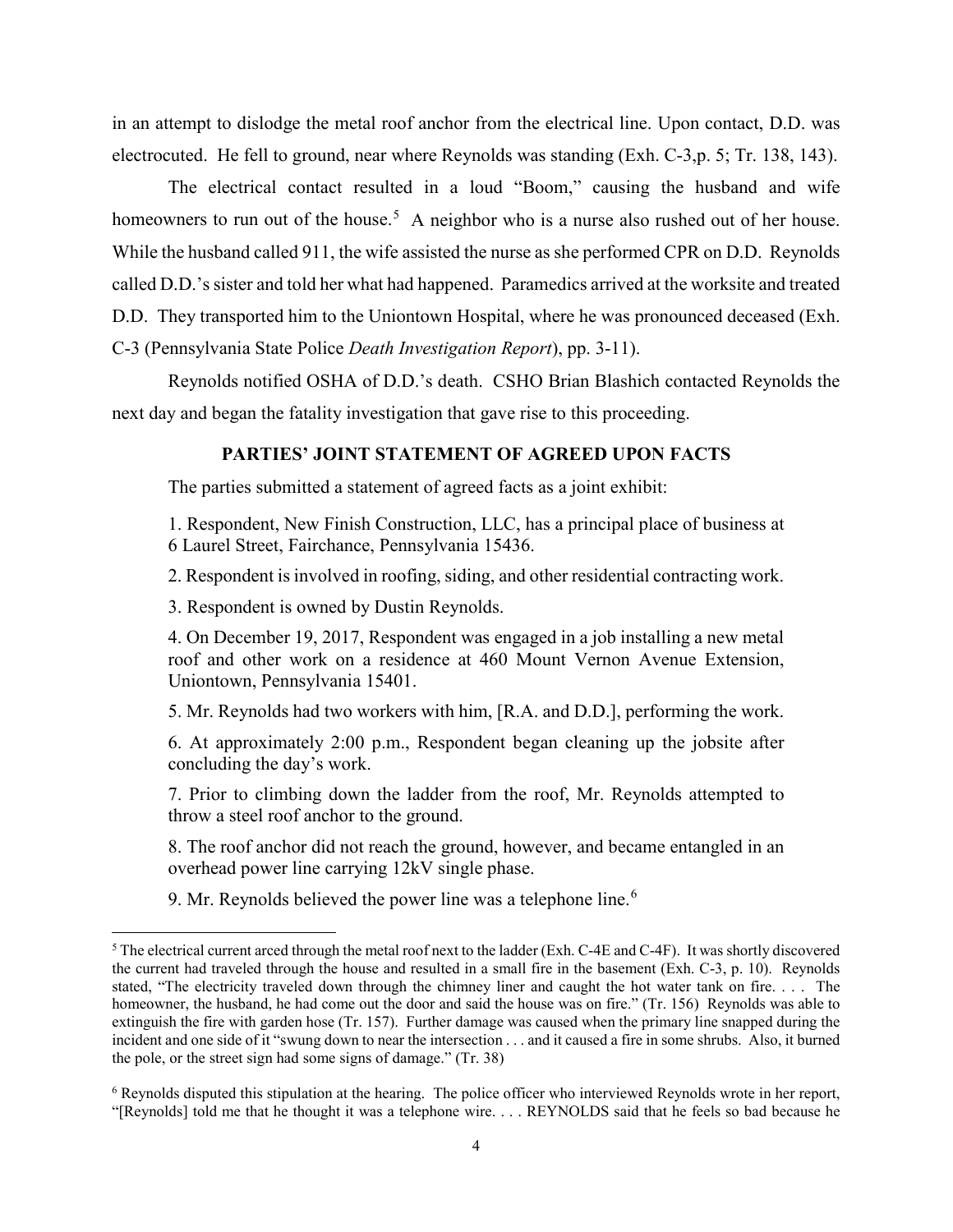10. [D.D.] and Mr. Reynolds had been using a metal ladder to access the roof.

11. [D.D.] climbed the ladder with a metal broom handle approximately eight feet and three inches long and attempted to dislodge the roof anchor from the power  $line<sup>7</sup>$  $line<sup>7</sup>$  $line<sup>7</sup>$ 

12. [D.D.] contacted the power line and was fatally electrocuted.

13. Mr. Reynolds was standing near the base of the ladder when the accident occurred, approximately three to five feet from where [D.D.] fell.

14. [R.A.] does ground level work and did not work on the roof.

15. [R.A.] was working in the front yard cleaning up at the time of the accident and did not see it occur.

16. Respondent did not have a written safety and health program at the time of the accident.

17. Brian Blashich, an authorized representative of the Secretary of Labor, inspected Respondent's worksite.

18. On May 18, 2018, the Secretary issued to Respondent the Citation and Notification of Penalty pursuant to Sections 9 and 10 of the Occupational Safety and Health Act of 1970, 29 U.S.C. §§ 658-59 (the "Act").

19. On June 12, 2018 the Area Director received Respondent's Notice of Contest.

20. The total penalty for the contested citation is \$31,966.

(Exh. J-1.)

### **THE CITATION**

### *The Secretary 's Burden of Proof*

To establish a violation, "the Secretary must show by a preponderance of the evidence that: (1) the cited standard applies; (2) there was a failure to comply with the cited standard; (3) employees had access to the violative condition; and (4) the cited employer either knew or could have known of the condition

didn't think it was a power line." (Exh. C-3, pp. 8-9) Reynolds testified the police officer misunderstood him. "[The police officer] asked me if [D.D.] had thought it was a [telephone] line and I told her that he must have. That's the only thing that I said about telephone line. . . . She had asked me if [D.D.] had thought it was a telephone line, like meaning like why would he touch it? Did he think it was a telephone line? And I said he must. . . . I don't know why he would touch a power line." (Tr. 129-30) Reynolds contends he did not know what kind of line the roof anchor had fallen on (Tr. 134). He had decided to contact the power company (West Penn Power/FirstEnergy) to deenergize the line, so he could retrieve the roof anchor (Exh. C-3, p. 10). He did not communicate this decision to D.D. and R.A. "There was no reason to have a discussion about it. I mean it was on there, it was stuck. I never thought that he would go up on his own and try to take it down." (Tr. 136) NFC does not address the discrepancy between Stipulation No. 9 and Reynolds's testimony in its brief.

<span id="page-4-0"></span> $<sup>7</sup>$  The provenance of the metal broom handle is unclear. Reynolds kept it in his trailer for use in cleaning up worksites</sup> (Tr. 154). He clarified the handle was attached to a broom head, but he did not think it "was original to the broom. I believe it was a painter's pole or something." (Tr. 132) Used as a broom handle, the pole was about 5 feet long. Extended, the pole was over 8 feet. Reynolds "had no idea that it did extend until it was laying there and the broom head was in the trailer. . . . I don't know where it had come from. I assumed that it was original." (Tr. 132)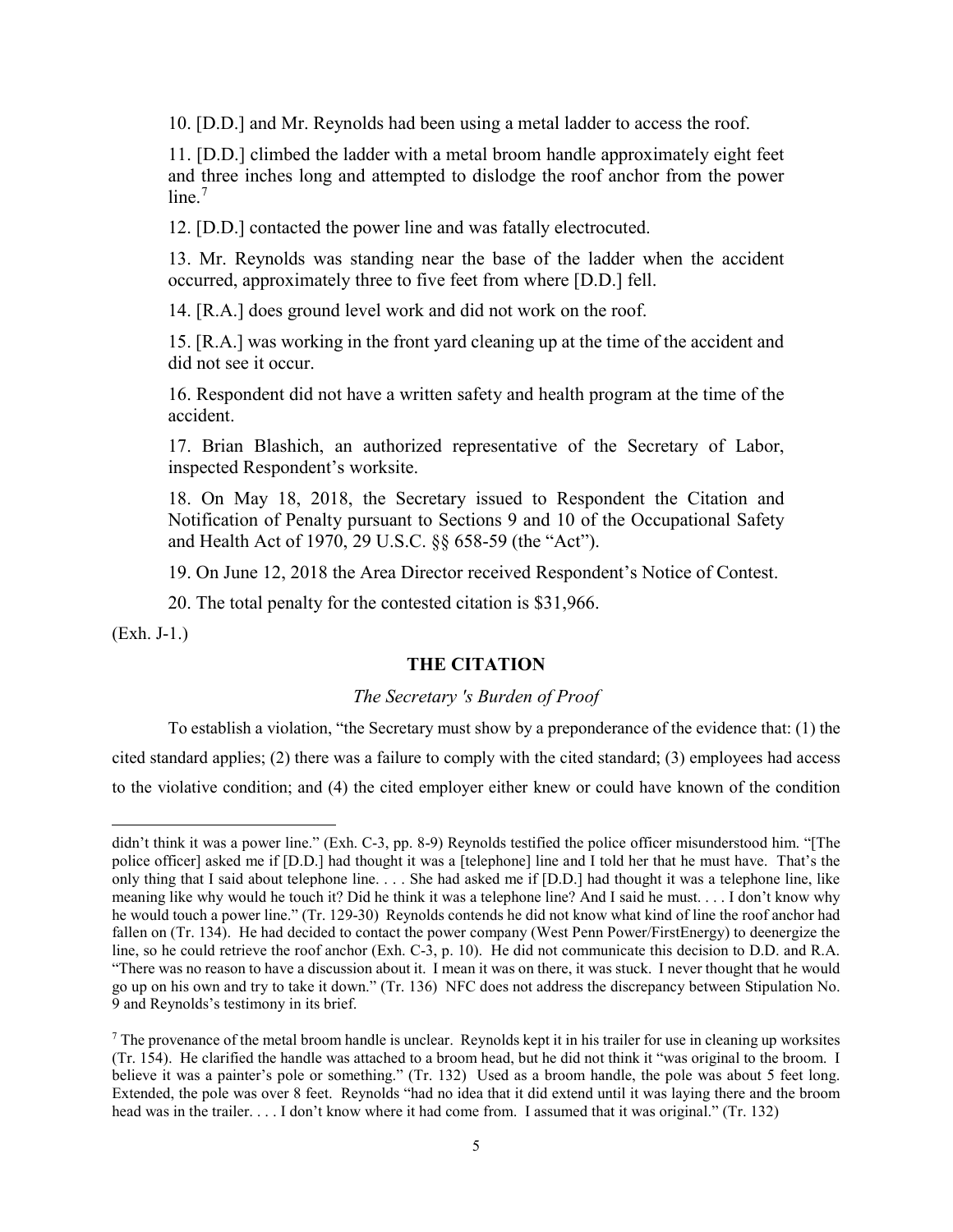with the exercise of reasonable diligence." *Astra Pharma. Prods*., No. 78-6247, 1981 WL 18810, at \*4 (OSHRC July 30, 1981), *aff'd in relevant part*, 681 F.2d 169 (1st Cir. 1982).

## **Item 1: Alleged Serious Violation of § 1926.20(b)(2)**

*Alleged Violation Description*

Item 1 alleges:

Jobsite, 460 South Mount Vernon Avenue Extension, Uniontown, PA 15401: On or about December 19, 2017, the employer did not initiate and maintain written safety and health programs to provide for frequent and regular inspections of the job site, materials, and equipment to be made by competent person(s).

*Section 1926.20(b)(2)* 

Section 1926.20(b)(2) provides:

Such programs [as may be necessary to comply with this part] shall provide for frequent and regular inspections of the job sites, materials, and equipment to be made by competent persons designated by the employers.

# *1. Applicability of the Cited Standard*

Section 1926.20(b)(2) is found in *Subpart C-General Safety and Health Provisions* of the construction standards. Section 1926.20(a)(1) provides the subpart applies to "construction, alteration, and/or repair, including painting and decorating," and requires "that no contractor or subcontractor for any part of the contract work shall require any laborer or mechanic employed in the performance of the contract to work in surroundings or under working conditions which are unsanitary, hazardous, or dangerous to his health or safety." NFC was engaged in residential roof installation the day of the fatality. Roof installation is a construction activity. The cited standard applies to the cited conditions.

## *2. Failure to Comply with the Cited Standard*

Section  $1926.20(b)(2)$  must be read with  $(b)(1)$  to understand what OSHA does and does not require for the safety programs:

(1) It shall be the responsibility of the employer to initiate and maintain such programs as may be necessary to comply with this part.

(2) Such programs shall provide for frequent and regular inspections of the job sites, materials, and equipment to be made by competent persons designated by the employers.

Nowhere in §§ 1926.20(b)(1) or (2) does OSHA require the safety programs be written. Yet the alleged violation description (AVD) for Item 1 states, "[T]he employer did not initiate and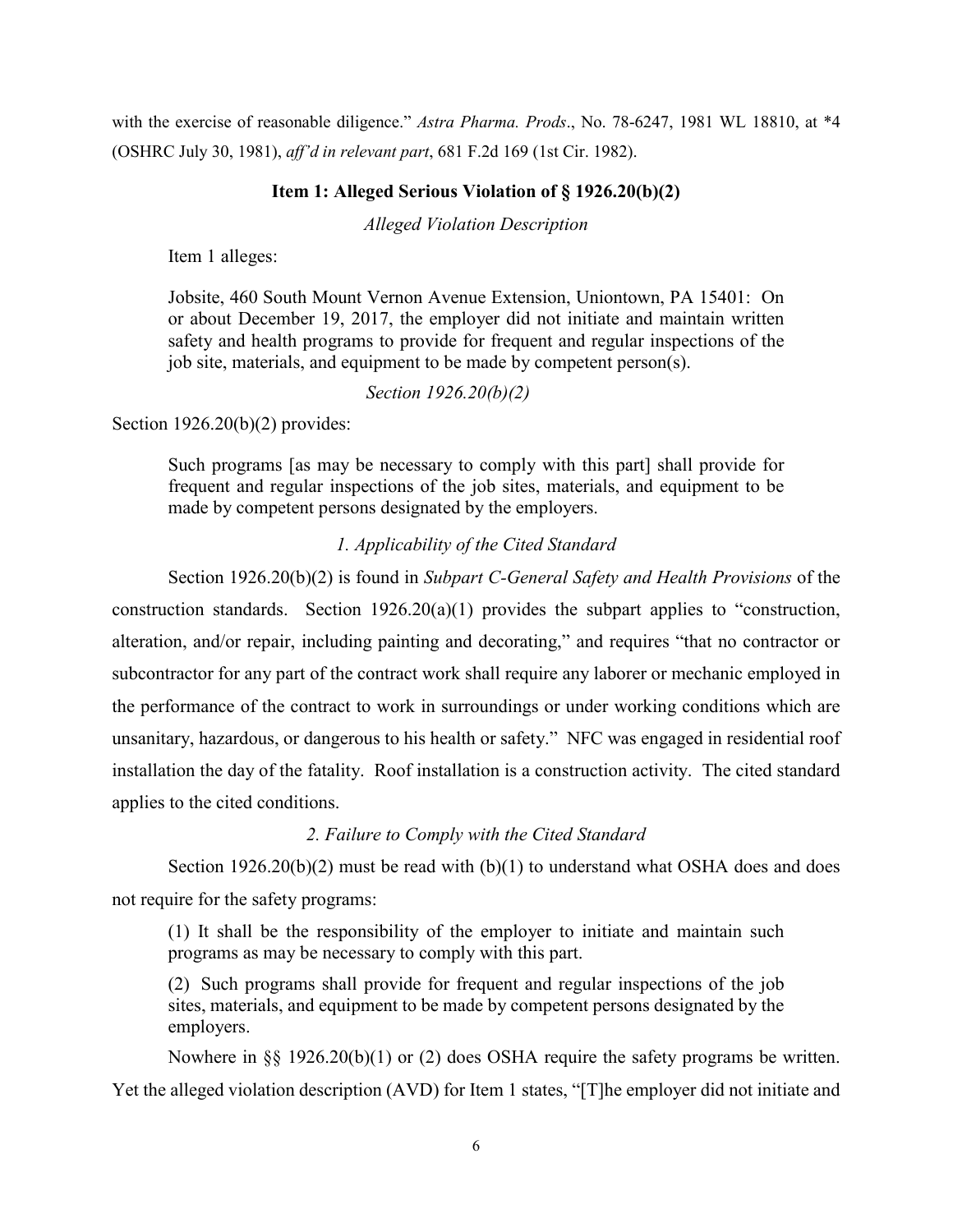maintain *written* safety and health programs[.]" (emphasis added) The CSHO and counsel for the Secretary continued at the hearing to assume compliance with the cited standard requires a written program. Counsel for the Secretary asked the CSHO, "How do you determine whether or not there were written safety -- written safety and health programs?" (Tr. 63) When asked why he characterized the alleged violation as serious, CSHO Blashich replied, "Because of the potential for there to be injuries as a result of a lack of a written safety and health program." (Tr. 66-67) There was also this exchange:

CSHO Blashich: [T]here would be deficiencies in their safety and health programs.

Q.: Okay. And specifically with regard to what in their program?

CSHO Blashich: Well they didn't have anything written, any written safety or health programs.

(Tr. 65)

NFC did not acquiesce with the Secretary's interpretation of § 1926.20(b)(2). Counsel for NFC brought this directly to the CSHO's attention:

Q.: On that particular regulation it doesn't require a written training program according to the statute; does it?

CSHO Blashich: It does not have to be written, I believe you're correct, sir.

(Tr. 100)

Despite this recognition, the Secretary did not move to amend the AVD of Item 1 of the

Citation. The AVD does not accurately describe the nature of the alleged violation.

The Secretary must draft a citation "with sufficient particularity to inform the employer of what he did wrong, i.e., to apprise reasonably the employer of the issues in controversy.' *Alden Leeds, Inc. v. OSHRC*, 298 F.3d 256, 261 (3d Cir. 2002) (quoted case omitted); see 29 U.S.C. § 658(a) (requiring that citations "describe with particularity the nature of the violation").

*L & L Painting Co., Inc.,* No. 05-0050, 2008 WL 4542427, at \*4 (OSHRC September 29, 2008).

By framing the alleged violation as a failure to have a written safety program, the Secretary impermissibly imposed an additional requirement not found in the cited standard. The Court concludes NFC may not be found in violation of a standard for not possessing a written document the cited standard does not require.

Even if the Secretary had not improperly imposed a requirement in Item 1 that NFC's program be written, he would have fallen short of establishing NFC failed to comply with the terms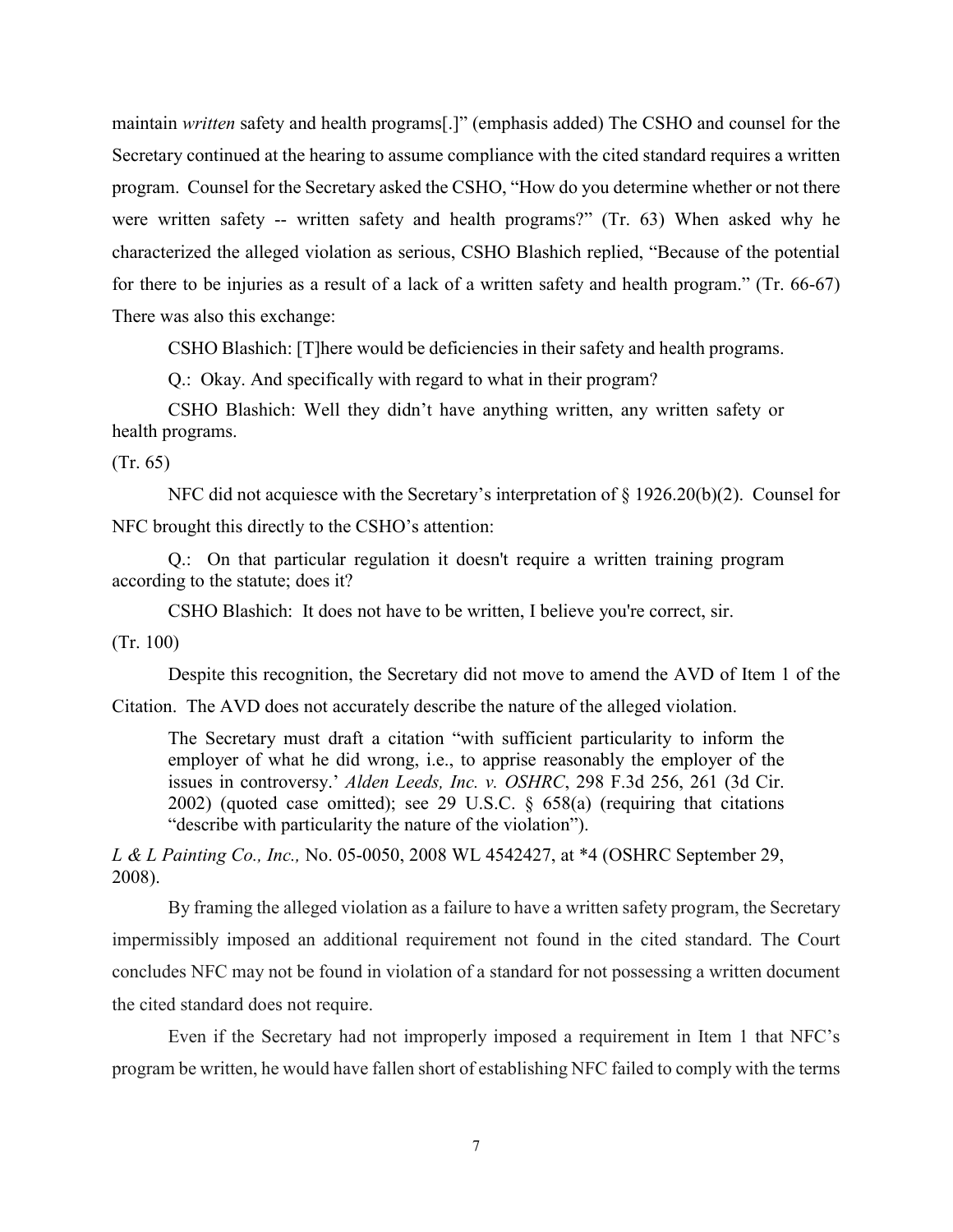of § 1926.20(b)(2). Reynolds testified he and his employees inspected the worksite, materials, and equipment every day before starting work.

Q.: Although you didn't have a written program, when you got to the job, whatever job it was, did you do anything?

Reynolds: We looked around at the ladders we had to use, the tools we had.

Q.: What was the purpose of looking around?

Reynolds: Just to make sure everything was in working order, make sure we had enough equipment, enough material.

Q.: Was there any discussion about how to use various equipment?

Reynolds: Yeah, we talked about how to use ladders, how to step them up right, how to put on the harness, the roof plate, the roof anchor, how to fasten into it.

(Tr. 147)

Q.: And did you examine that equipment daily?

Reynolds: Yes.

Q.: What was the purpose of examining that equipment daily?

Reynolds: Just to make sure it was still in working order.

(Tr. 149)

In his focus on NFC's lack of a written program, CSHO Blashich neglected to question Reynolds about whether he was a competent person or if he conducted frequent and regular inspections of the job sites, materials, and equipment. He indicated the daily inspections, as described by Reynolds in his undisputed testimony, were sufficient to meet the requirements of the cited standard.

Q.: Did you ask Mr. Reynolds at any time during your conversation with him if he had a daily review of what was going on at his work site?

Blashich: No, sir.

Q.: So if a person who's doing a job reviews how they're going to approach a job, daily, and go over the safety procedures, would that be sufficient?

Blashich: Can you ask it again, please?

Q.: Yes. If you go to the job every day and you review the job with your employees or whoever is on the job and decide how you're going to approach it, make sure everything is in order, and that you're going to use, in this case, harnesses off of the safety mechanism on the roof; is that a practical safety program?

Blashich: I believe it could be, sir.

Q.: Okay. Now if that had been done in this particular case, if Mr. Reynolds had been doing that on a regular basis, would that satisfy the regulation?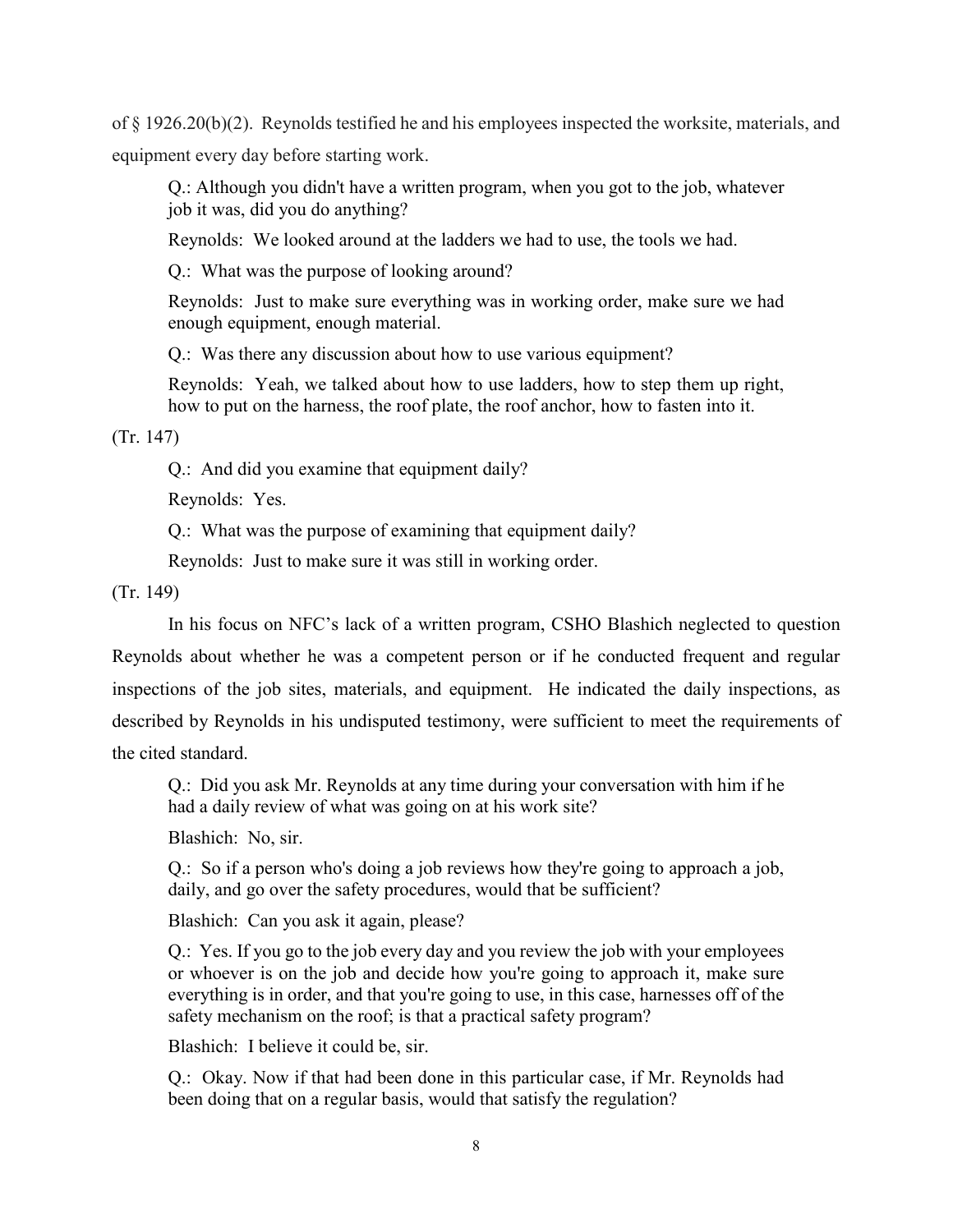Blashich: Likely, yes, sir.

(Tr. 100-01)

Q.: If Mr. Reynolds, daily when they were working at a job site, had discussions with the people that were working for him about how to handle installation of a roof anchor and how to attach the harnesses and the tie-backs, would that be sufficient?

Blashich: It could be if they're going over that material and the employee have all the knowledge they would need, all the training they would need, to do the job safely, yes.

(Tr. 107)

The Court determines the Secretary failed to establish NFC was not in compliance with the terms of  $\S$  1926.20(b)(2). Item 1 is vacated.

# **Item 2: Alleged Serious Violation of § 1926.416(a)(1)**

*Alleged Violation Description*

Item 2 alleges:

Jobsite, 460 South Mount Vernon Avenue Extension, Uniontown, PA 15401: On or about December 19, 2017, an employee was permitted to work in close proximity to overhead power lines while attempting to remove a roof anchor from an overhead 12,000 volt power line.

*Section 1926.416(a)(1)* 

Section  $1926.416(a)(1)$  provides:

No employer shall permit an employee to work in such proximity to any part of an electric power circuit that the employee could contact the electric power circuit in the course of work, unless the employee is protected against electric shock by deenergizing the circuit and grounding it or by guarding it effectively by insulation or other means.

*1. Applicability of the Cited Standard* 

[Section 1926.416\(a\)\(1\) i](https://1.next.westlaw.com/Link/Document/FullText?findType=L&pubNum=1000547&cite=29CFRS1926.416&originatingDoc=Ic38d8cbbe32b11e490d4edf60ce7d742&refType=RB&originationContext=document&transitionType=DocumentItem&contextData=(sc.Search)#co_pp_7b9b000044381)s found in Subpart K—*Electrical* of the construction standards.

Section 1926.400 provides:

This subpart addresses electrical safety requirements that are necessary for the practical safeguarding of employees involved in construction work and is divided into four major divisions and applicable definitions as follows:

\* \* \*

(b) *Safety-related work practices*. Safety-related work practices are contained in §§ 1926.416 and 1926.417. In addition to covering the hazards arising from the use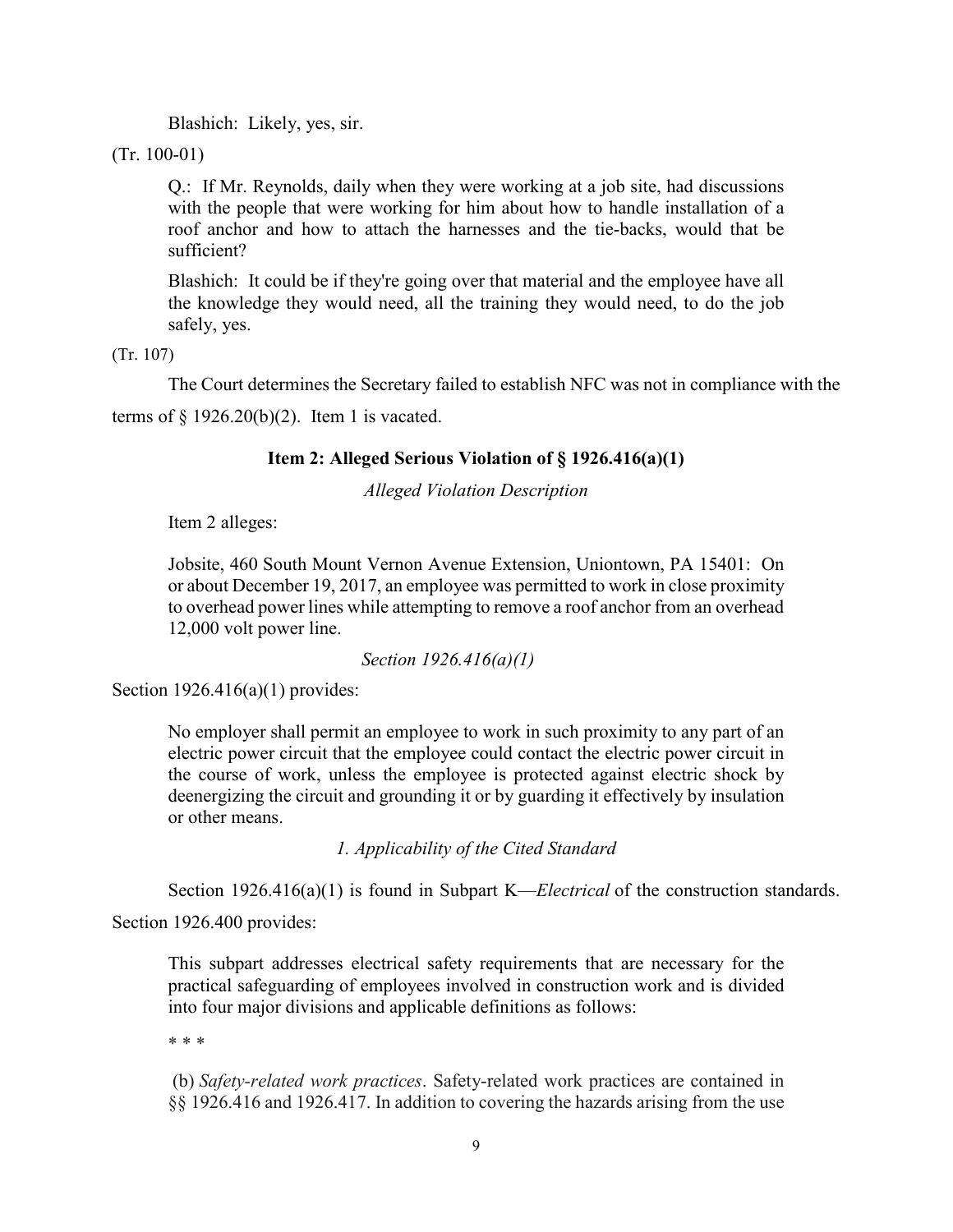of electricity at jobsites, these regulations also cover the hazards arising from the accidental contact, direct or indirect, by employees with all energized lines, above or below ground, passing through or near the jobsite.

The record establishes there was a hazard arising from accidental contact by an employee with energized lines passing near the jobsite. The cited standard applies.

## *2. Failure to Comply with the Cited Standard*

Due to the wording of  $\S 1926.416(a)(1)$ , NFC conflates the element of compliance with the element of employer knowledge (as well as the affirmative defense of employee misconduct). It argues the employer did not "permit" its employee to work in such proximity to an energized line that he could contact it in the course of his work, but that D.D. undertook the task of dislodging the roof anchor without NFC's knowledge or authorization. The Court construes NFC's argument as a denial of employer knowledge and an assertion of D.D.'s employee misconduct and will address those arguments in turn.

The top power line was at the approximate height of the main roof upon which Reynolds and D.D. had been working (Exhs. C-4B through C-4F). The horizontal distance from the ladder to the top power line was 7 feet, 4 inches (Tr. 78, 92). NFC contends, "A person on the ladder almost eight feet away was not in any immediate danger of electrocution. (NFC's brief, p. 7)." NFC appears to argue working 8 feet from an energized power line is not working "in such proximity to any part of an electric power circuit that the employee could contact the electric power circuit in the course of work."[8](#page-9-0)

 The standard does not define *proximity*. The Commission has analyzed its meaning when addressing a vagueness challenge to former  $\S 1926.400(c)(1)$ , the earlier version of the standard at issue here.<sup>[9](#page-9-1)</sup>

[The standard] is not vague because the context in which it uses the word "proximity" explains and narrows the word's meaning. The standard speaks not of an employee working in "proximity" to an electric power circuit, but "in such proximity to any part of an electric power circuit that he may contact [it] in the course of his work...." The clear meaning and evident purpose of the standard is

<span id="page-9-0"></span><sup>8</sup> Section 1926.416(a)(a) applies when an employee could contact an electric power circuit "in the course of work." The phrase "*in the course of* is often wordy for *during* or *while*[.]" Bryan A. Garner, Garner's Modern American Usage 477 (Jeff Newman & Tiger Jackson eds., 3<sup>rd</sup> ed. 2009).

<span id="page-9-1"></span><sup>9</sup> Section 1926.400(c)(1) provided: "No employer shall permit an employee to work in such proximity to any part of an electric power circuit that he may contact the same in the course of his work unless the employee is protected against electric shock by deenergizing the circuit and grounding it or by guarding it by effective insulation or other means."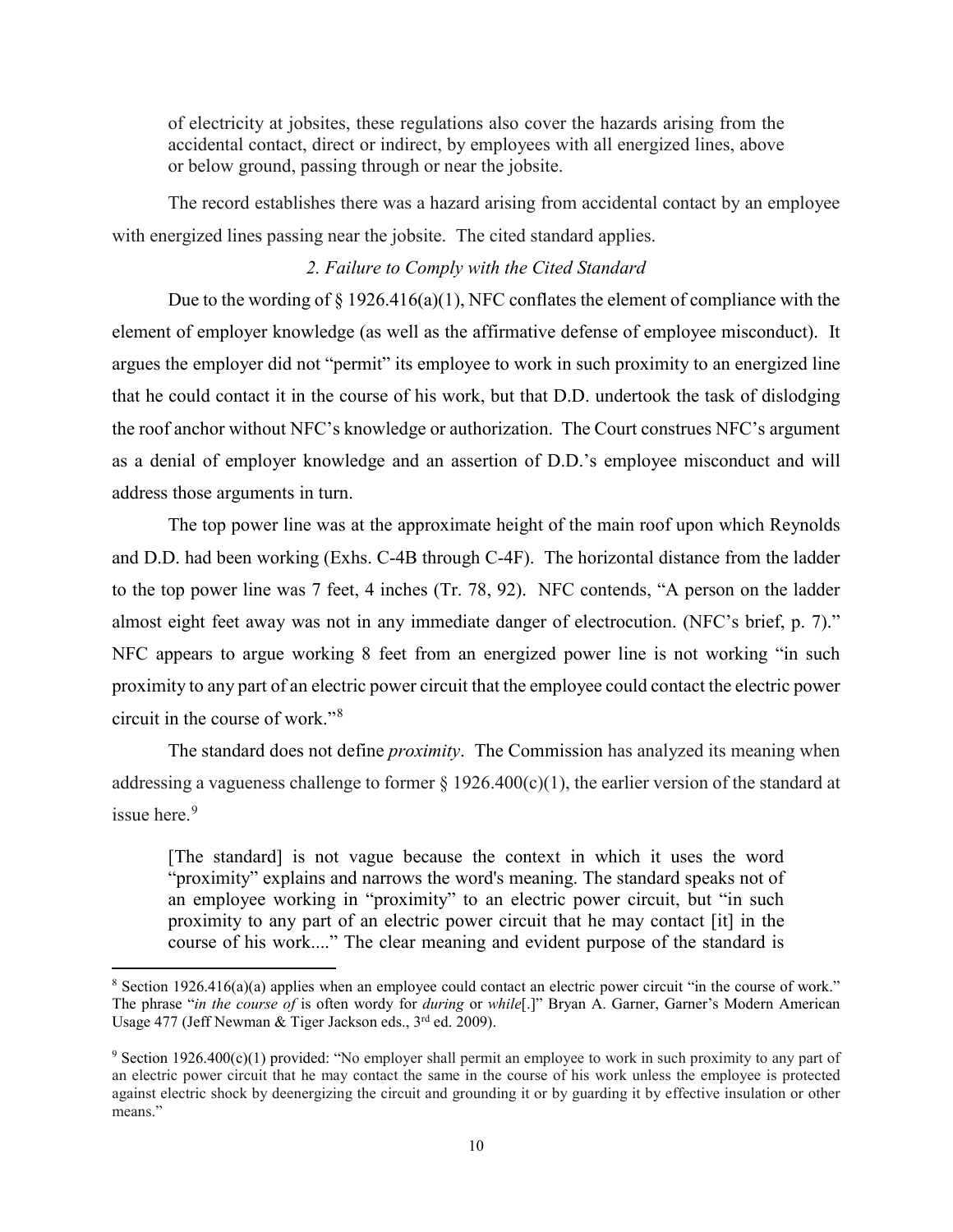therefore that an employee shall not work so close to an energized power circuit that he may inadvertently contact it in the course of his work. Thus, the standard, when read in its entirety, prescribes a specific and ascertainable standard of conduct, for an employer can determine by objective means whether employees are within reach of, and therefore may contact, an energized power circuit while they work.

*Cleveland Consol. Inc.,* No. 84-696, 1987 WL 89048, at \*3 (OSHRC February 13, 1987).

The AVD for Item 2 makes clear the Secretary is not alleging NFC violated  $\S$  $1926.416(a)(1)$  at the times when Reynolds and D.D. used the ladder to access the roof. It specifically states an employee was permitted to work in proximity to an electric power circuit "while attempting to remove a roof anchor from an overhead 12,000-volt power line." When Reynolds tossed the roof anchor and it caught on the power line, a new hazard was created. D.D. knew the roof anchor had snagged on the top line. In the course of his work with NFC, he attempted to dislodge and retrieve his employer's piece of equipment using the metal pole. It is unknown whether D.D. used the metal pole to contact the energized line or only the roof anchor, or if an arc flash occurred before any physical contact was made. If, as Reynolds stated, D.D. believed the power line to be a telephone line, then contact with the energized line was accidental because he did not expect the line to be energized. The record establishes D.D., while employed by NFC, worked "in such proximity to [a] part of an electric power circuit that" he "could contact the electric power circuit in the course of work." D.D.'s death by electrocution demonstrates NFC failed to prevent direct contact with energized lines passing near the jobsite. The Secretary has established NFC failed to comply with  $\S 1926.416(a)(1)$ .

#### *3. Access to the Violative Condition*

D.D. had actual access to the hazard of working in proximity to energized lines passing near the jobsite. D.D. contacted an energized line as he attempted to use a metal pole to dislodge the roof anchor caught on the line. He was not using insulation or any other means of protection against electrical shock. The Secretary has proven the element of access to the violative condition.

### *4. Employer Knowledge*

Reynolds denies he was aware of D.D.'s plan to dislodge the roof anchor with the metal pole when he climbed the ladder. He testified D.D. told him he had forgotten to put screws in the dormer near where the ladder was placed, and Reynolds believed that was the reason D.D. climbed back up the ladder as they were cleaning up (Tr. 153).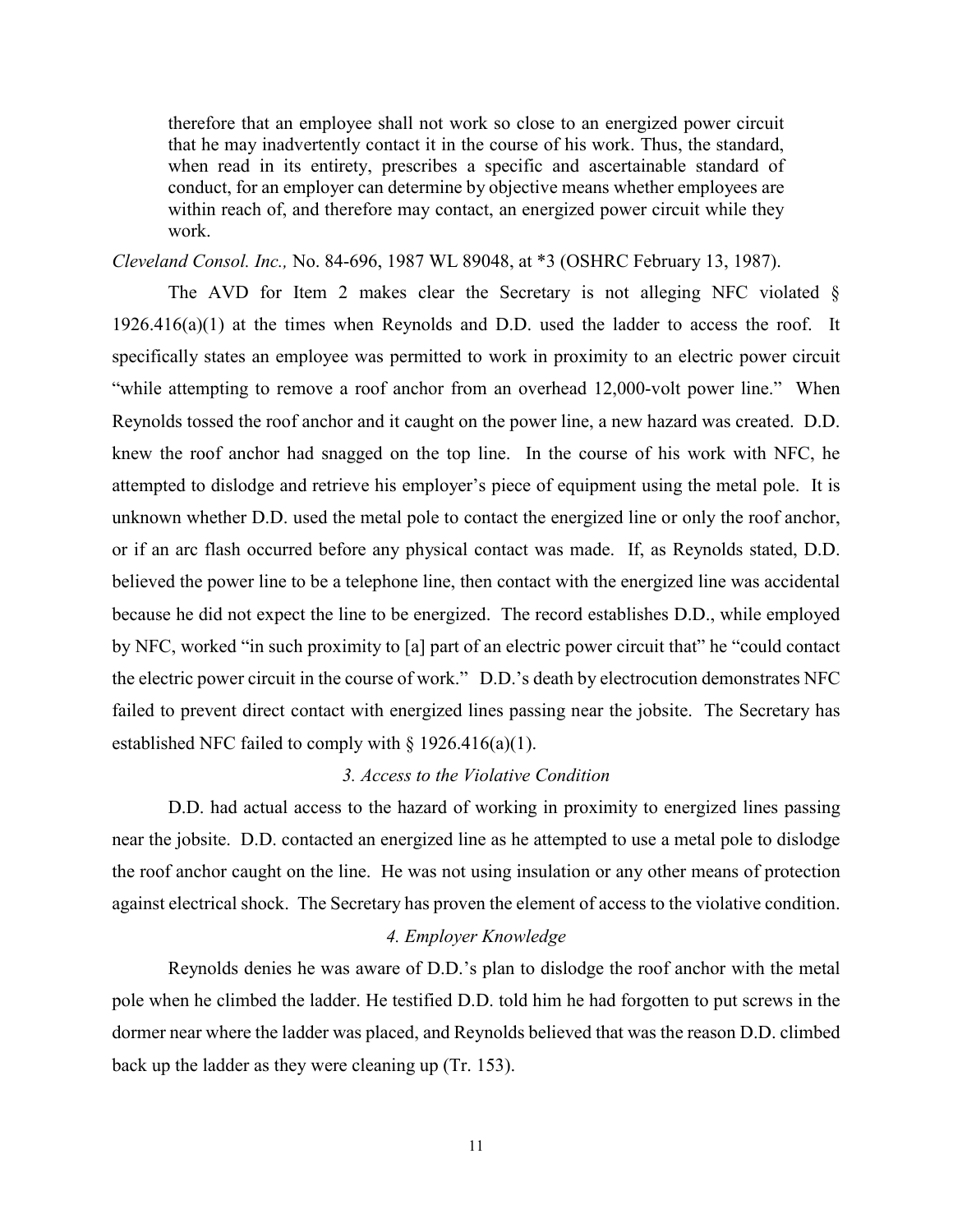Q.: Did you instruct [D.D.] to climb up the ladder to take a pole and reach into the power line?

Reynolds: I did not.

Q.: If he had said something to you that he intended to do that would you have stopped him?

Reynolds: I would have stopped him.

Q.: Did you know that he had taken that pole up the ladder?

Reynolds: I did not.

Q.: Did you believe he was doing the screws into the dormer?

Reynolds: Yes.

(Tr. 154-55)

The Secretary finds this testimony implausible.

[D.D.] obtained the metal pole that he used to attempt to knock the anchor plate off the power line from Respondent's supply trailer. . . . [D.D.] had to walk by Mr. Reynolds to get to the ladder and to take the eight feet three-inch pole up to the roof. . . . It is not credible that Mr. Reynolds, while in such close proximity to the ladder and the power line was not aware that [D.D.] was attempting to knock down the anchor plate. . . . Indeed, the State Police recorded in their official report that Mr. Reynolds said that he felt so bad about the accident because he thought the power line was a telephone line.

(Secretary's brief, p. 9) (citations to record omitted)

Reynold's purported statement that he believed the power line to be a telephone line and his comment that he felt bad about it do not contradict his testimony that he had decided to call West Penn Power/FirstEnergy to deenergize the line and he was unaware of D.D.'s actions. The police report is silent regarding whether D.D. informed Reynolds in advance of his plan to dislodge the roof anchor or if Reynolds observed him as he made the attempt. It states, "REYNOLDS said that the victim was at the top of the ladder and used a metal broom handle with it extended in an attempt to get the safety anchor off of the line. He said that he heard a loud boom and saw the victim coming down backwards and hit the ground." (Exh. C-3, p. 8) It is possible to infer from this statement Reynolds observed D.D. on the ladder attempting to dislodge the roof anchor, but it also possible to infer Reynolds deduced the sequence of events based on hearing the boom and observing D.D. fall from the ladder with the metal pole (there were also burn marks on the metal roof directly behind the ladder (Exh. C-4F; Tr. 141)). Reynolds testified he "actually saw [D.D.] fall after the boom and the electricity. When the electricity was done I had looked up and seen him falling down from the ladder." (Tr. 131) Had the police officer who interviewed Reynolds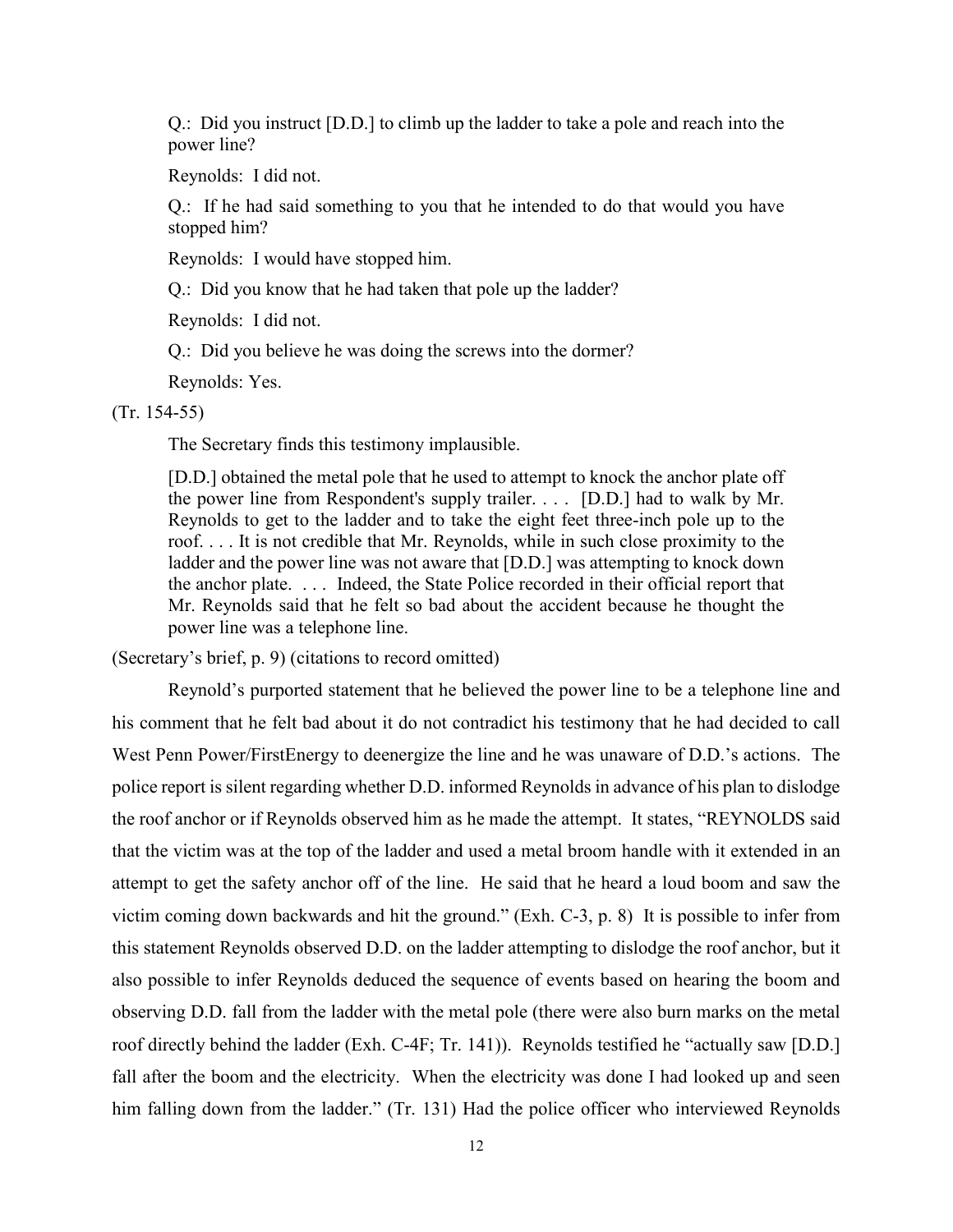testified at the hearing, she may have been able to clarify whether Reynolds stated he had observed D.D. on the ladder before the boom occurred. As the record stands, Reynolds testified without contradiction that he believed D.D. had climbed the ladder to place screws in the dormer, and he was unaware D.D. had the metal pole with him when he climbed the ladder and was using it in an attempt to dislodge the roof anchor. The record does not establish Reynolds had actual knowledge of the violative conduct.

These facts do, however, establish constructive knowledge. Reynolds was aware the roof anchor was caught on the top line, and he knew D.D. was also aware of it. He decided he would eventually call West Penn Power/FirstEnergy to deenergize the line, but he did not share this decision with D.D. or the laborer. He did not caution D.D. not to attempt to dislodge the roof anchor. "Reasonable diligence involves several factors, including an employer's 'obligation to inspect the work area, to anticipate hazards to which employees may be exposed, and to take measures to prevent the occurrence.' *Frank Swidzinski Co.,* [9 BNA OSHC 1230, 1233, 1981](https://1.next.westlaw.com/Link/Document/FullText?findType=Y&serNum=1981247029&pubNum=0003227&originatingDoc=I4264b697fa2911d9b386b232635db992&refType=CA&fi=co_pp_sp_3227_1233&originationContext=document&transitionType=DocumentItem&contextData=(sc.DocLink)#co_pp_sp_3227_1233) CCH OSHD ¶ 25,129, p. 31,032 (No. 76–4627, 1981)." *Pride Oil Well Serv.,* No. 87-692, 1992 WL 215112, at \*6 (OSHRC August 17, 1992).

The ladder was located across from the power lines, and Reynolds knew D.D. was going to climb it. Reynolds estimated that 30 to 45 minutes had elapsed since he had tossed the roof anchor onto the top line, and he had declined to inform D.D. and R.A. of his intention to contact West Penn Power/FirstEnergy at some point to deenergize the line. The presence of the roof anchor on the power line created a hazard. Reynolds had a responsibility to expressly prohibit D.D. from attempting to retrieve the roof anchor. "Employer knowledge is established by a showing of employee awareness of the physical conditions constituting the violation." *Phoenix Roofing, Inc.,* No. 90-2148, 1995 WL 82313, at \*3 (OSHRC February 24, 1995), *aff'd., Phoenix Roofing v. OSHRC*, 79 F.3d 1146 (5<sup>th</sup> Cir. 1996) (unpublished). With the exercise of reasonable diligence, Reynolds would have anticipated an attempt by D.D. to dislodge the roof anchor once he was at the top of the ladder. He could have taken measures to prevent this attempt by either informing D.D. he intended to call West Penn Power/FirstEnergy to deenergize the line or warning D.D. not to try to dislodge the roof anchor, or both.

Reynolds was working within 3 to 5 feet of the base of the ladder when D.D. climbed it while carrying an 8-foot metal pole. D.D. then turned or twisted at the top of the ladder and extended the metal pole toward the power line. This was done in daylight almost directly above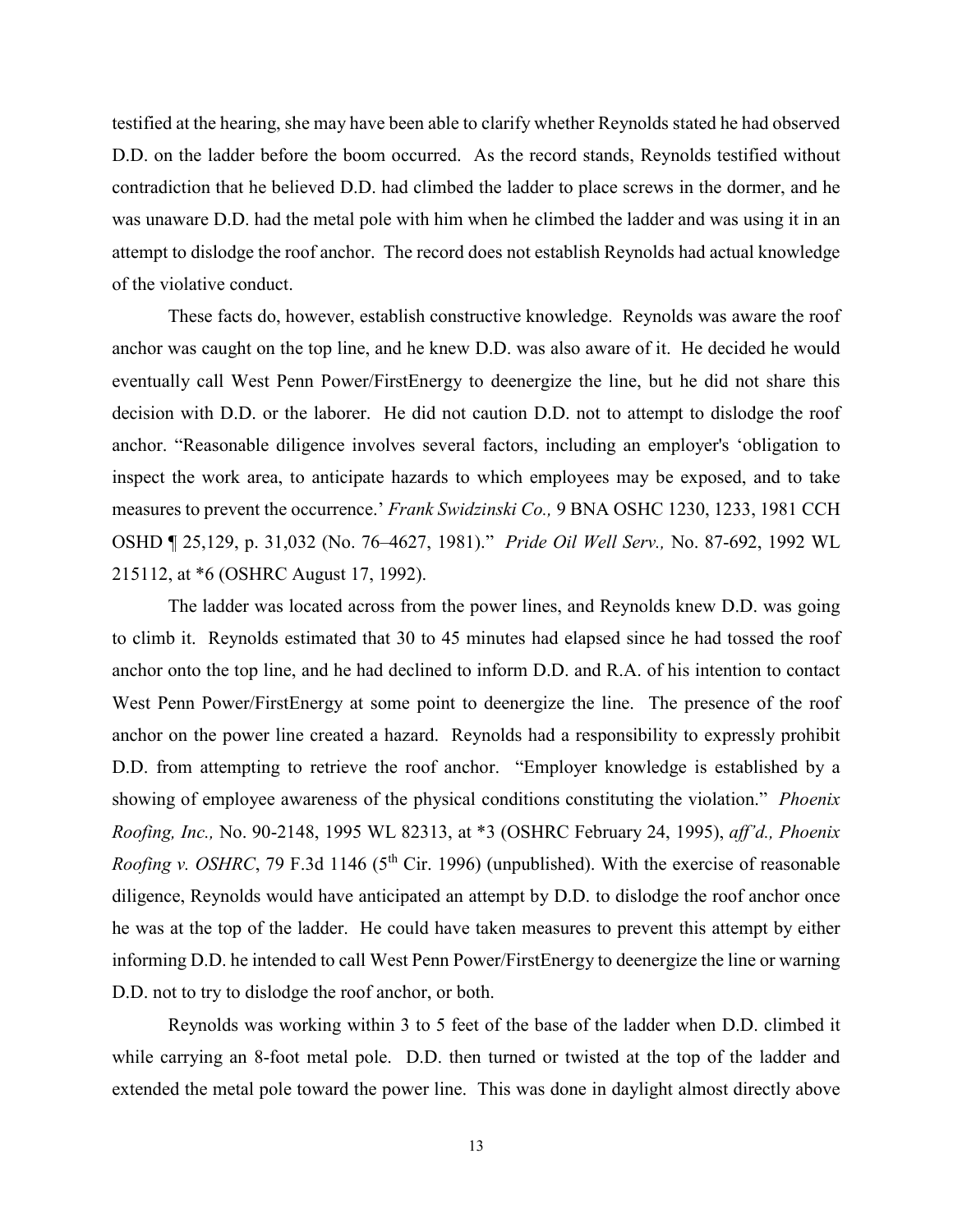Reynolds's head. "The conspicuous location, the readily observable nature of the violative condition, and the presence of [the employer's] crews in the area warrant a finding of constructive knowledge." *Kokosing Constr. Co., Inc.,* No. 92-2596, 1996 WL 749961, at \*2 (OSHRC December 20, 1996). "Constructive knowledge may be found where a supervisory employee was in close proximity to a readily apparent violation." *KS Energy Servs., Inc.*, No. 06-1416, 2008 WL 2846151, at \*5 (OSHRC July 14, 2008). Given the proximity of Reynolds to the readily apparent violation, the Court determines his constructive knowledge is established. "Under both Commission precedent and the law of the Third Circuit . . . knowledge may be imputed to an employer through a supervisory employee." *Otis Elevator Co.,* No. 03-1344, 2007 WL 3088263, at  $*$  5 (OSHRC September 27, 2007).<sup>10</sup> As owner of the company, Reynolds was a supervisor and his constructive knowledge is imputed to NFC.<sup>[11](#page-13-1)</sup>

The Secretary has established NFC violated  $\S$  1926.416(a)(16).

### **Characterization of the Violation**

The Secretary characterized the violation of  $\S$  1926.416(a)(1) as serious. A serious violation is established when there is "a substantial probability that death or serious physical harm could result [from a violative condition] . . . unless the employer did not, and could not with the exercise of reasonable diligence, know of the presence of the violation." 29 U.S.C. § 666(k).

D.D. died as a result of the violation of the cited standard. The Secretary properly characterized the violation as serious.

#### **Unpreventable Employee Misconduct Defense**

NFC contends the violation of  $\S$  1926.416(a)(1) resulted from D.D.'s unpreventable misconduct. "The instant issue is whether an employer is responsible for the rogue action of a

<span id="page-13-0"></span><sup>10</sup>Under the OSH Act, an employer may seek review in the court of appeals in one of potentially three circuits: the circuit in which the violation occurred; the circuit in which the employer's principal office is located; and the District of Columbia Circuit. [29 U.S.C. § 660\(a\).](https://1.next.westlaw.com/Link/Document/FullText?findType=L&pubNum=1000546&cite=29USCAS660&originatingDoc=Ia1b3e00d935911e5a795ac035416da91&refType=RB&originationContext=document&transitionType=DocumentItem&contextData=(sc.Search)#co_pp_8b3b0000958a4) The Secretary may seek review in the circuit in which the violation occurred or in which the employer has its principal office. [29 U.S.C. § 660\(b\).](https://1.next.westlaw.com/Link/Document/FullText?findType=L&pubNum=1000546&cite=29USCAS660&originatingDoc=Ia1b3e00d935911e5a795ac035416da91&refType=RB&originationContext=document&transitionType=DocumentItem&contextData=(sc.Search)#co_pp_a83b000018c76) "Where it is highly probable that a Commission decision would be appealed to a particular circuit, the Commission has ... applied the precedent of that circuit in deciding the case—even though it may differ from the Commission's precedent." *[Kerns Bros. Tree Serv.](https://1.next.westlaw.com/Link/Document/FullText?findType=Y&serNum=2000367515&pubNum=0003227&originatingDoc=Ia1b3e00d935911e5a795ac035416da91&refType=CA&fi=co_pp_sp_3227_2067&originationContext=document&transitionType=DocumentItem&contextData=(sc.Search)#co_pp_sp_3227_2067)*, No. 96- [1719, 2000 WL 294514, at \\*4 \(O](https://1.next.westlaw.com/Link/Document/FullText?findType=Y&serNum=2000367515&pubNum=0003227&originatingDoc=Ia1b3e00d935911e5a795ac035416da91&refType=CA&fi=co_pp_sp_3227_2067&originationContext=document&transitionType=DocumentItem&contextData=(sc.Search)#co_pp_sp_3227_2067)SHRC March 16, 2000). In this proceeding, the violation occurred in Pennsylvania, where NFC's principal office was located. Pennsylvania is in the Third Circuit.

<span id="page-13-1"></span><sup>&</sup>lt;sup>11</sup>Third Circuit precedent holds that where employer knowledge is based on supervisory misconduct, the Secretary bears the burden of proving that the supervisor's conduct could have been foreseen and prevented by the employer with the exercise of reasonable diligence and care. *Kerns,* 2000 WL 294514, at \*4*.* Supervisory misconduct is not at issue here and the Secretary is not required to establish foreseeability of the violative conduct.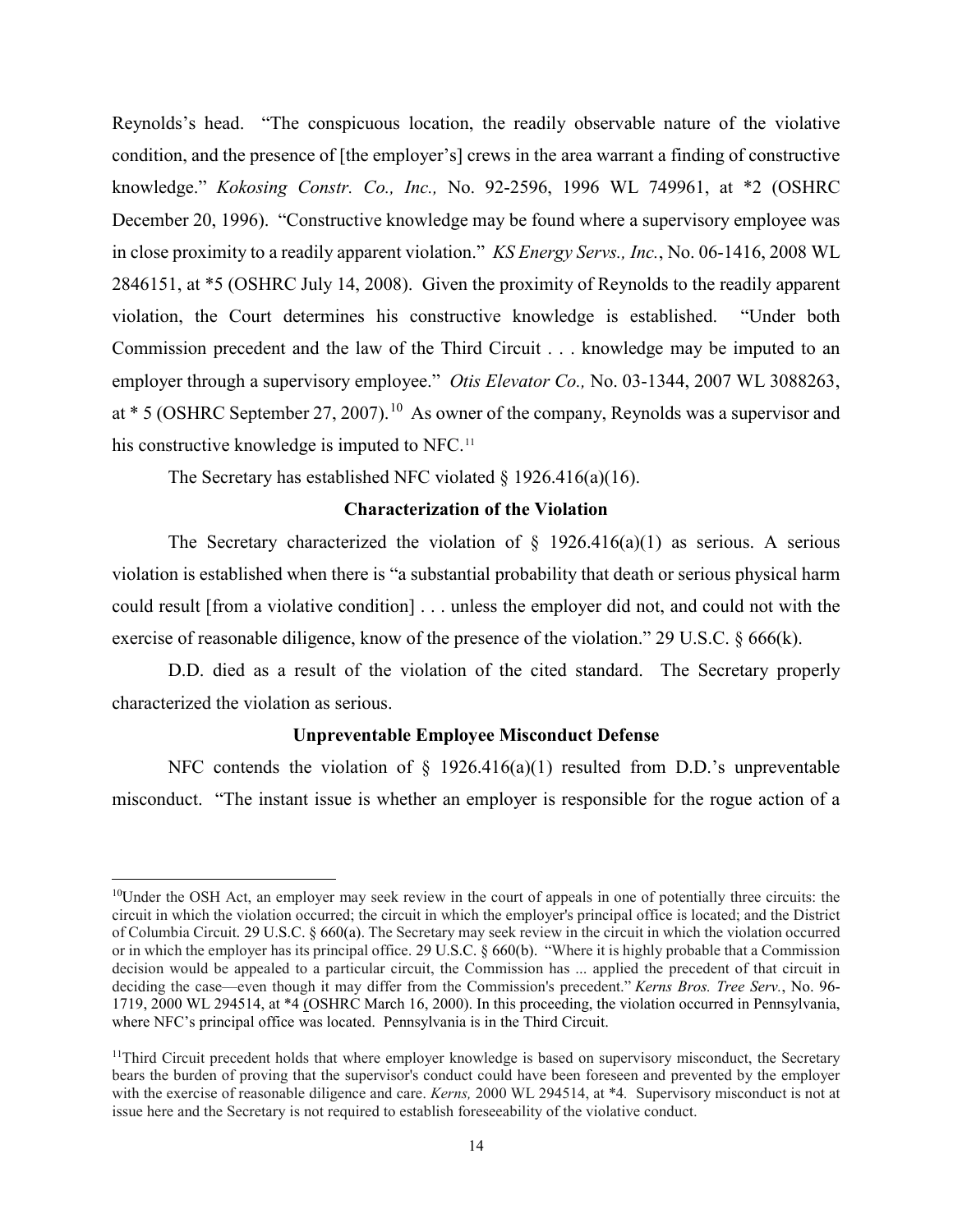worker who was not instructed to take any action to recover a piece of equipment that was inadvertently lodged in a power line." (NFC's brief, p. 7).

To prove the unpreventable employee misconduct defense in cases not involving supervisor misconduct, the employer must show that it "'[1]] has established workrules designed to prevent the violation[; 2)] has adequately communicated these rules to its employees[; 3)] has taken steps to discover violations and [; 4)] has effectively enforced the rules when violations have been discovered.'" *Pa. Power & Light Co. v. Occupational Safety & Health Review Comm'n,* 737 F.2d 350, 358 (3d Cir.1984) (emphasis omitted) (quoting *Marson Corp.,* 10 BNA OSHC 1660, \*3 (No. 78–3491, 1982)). An employer can be "held answerable for a violation resulting from [employee] misconduct ... when demonstrably feasible measures existed for materially reducing" the incidence of misconduct but were not taken. *Atl. & Gulf Stevedores, Inc. v. Occupational Safety and Health Review Comm'n,*  534 F.2d 541, 547 (3d Cir.1976) (internal quotation marks omitted).

*Western World, Inc. v. Secretary of Labor, 604 Fed Appx.* 188, 191 (3<sup>rd</sup> Cir. 2015) (unpublished).

NFC does not address any of the four elements of the affirmative defense in its brief. There is no evidence in the record that NFC had an established workrule designed to prevent the violation of  $\S$  1926.416(a)(1). The Court finds NFC failed to establish the defense of unpreventable employee misconduct.

### **Item 3: Alleged Serious Violation of § 1926.503(a)(1)**

*Alleged Violation Description*

Item 3 alleges:

Jobsite, 460 South Mount Vernon Avenue Extension, Uniontown, PA 15401: On or about December 19, 2017, the employer did not provide fall protection training for each employee required to work at heights.

*Section 1926.503(a)(1)* 

Section  $1926.503(a)(1)$  provides:

The employer shall provide a training program for each employee who might be exposed to fall hazards. The program shall enable each employee to recognize the hazards of falling and shall train each employee in the procedures to be followed in order to minimize these hazards.

## *1. Applicability of the Cited Standard*

Section 1926.503(a)(1) requires the employer to "provide a training program for each employee who might be exposed to fall hazards." D.D., an employee of NFC, was exposed to a fall hazard when working on the main roof of the house at the worksite on December 19, 2017. The roof was 20 feet high (Tr. 85). The cited standard applies.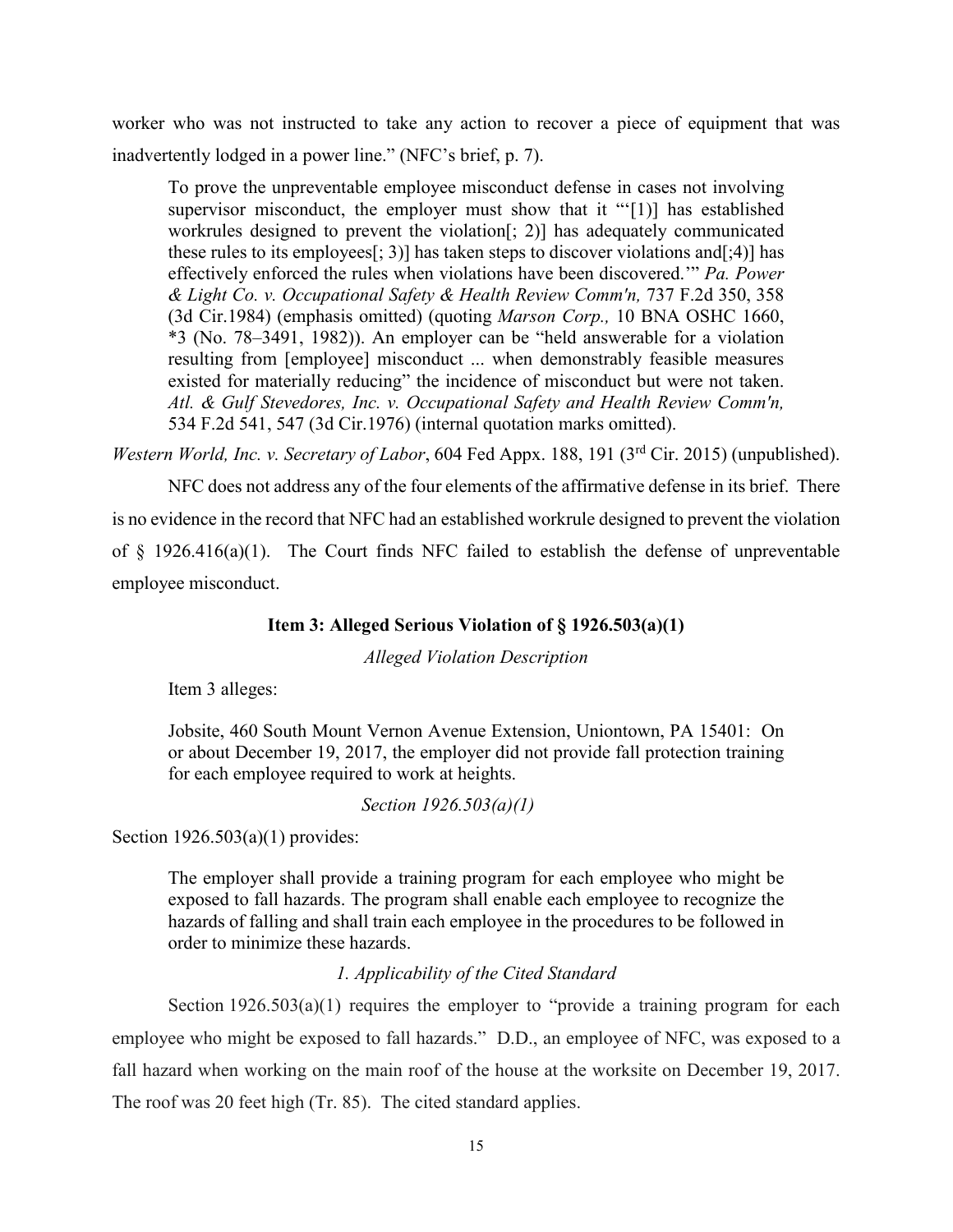### *2. Failure to Comply with the Cited Standard*

CSHO Blashich explained his rationale for determining NFC violated  $\S 1926.503(a)(1)$ .

Well we asked [Reynolds] if fall protection training was provided and his indication was that since they were not considered employees that they did not provide fall protection training. . . . [D.D.] has worked on this roof and he's done work on previous jobs where he's worked at heights. So we wanted to know, you know, what fall protection training was provided to [D.D.].

(Tr. 83) CSHO Blashich acknowledged NFC was using appropriate fall protection at the worksite,

including the roof anchor, lanyards, and harnesses (Tr. 84).

Q.: [D]uring your investigation did you see any evidence that there was no training, adequate training program, for each employee potentially exposed to fall hazards?

Blashich: What we saw was that a roof anchor was being used on the roof, which indicates that fall protection was being used. We saw that Mr. Reynolds had harnesses on site. They were I believe in the trailer. Again, I was there on the 20th and the job site was done. So it wouldn't be uncommon to have the harnesses there. So, you know, we believed that fall protection was being used. Also, in [R.A's] statement, if I recall correctly, he did say that they were wearing harnesses on the job site, on the roof.

(Tr. 117) Blashich testified, however, the use of fall protection equipment alone was not

sufficient to meet the requirements of the cited standard.

Training is an important component of fall protection because you want to ensure that employees know when fall protection is required, how to wear the fall protection. Sometimes the harnesses are a little bit tricky to put on. To be on the lookout for worn or tears in the harness or in the lanyard. So we consider training an important component of fall protection safety.

(Tr. 84)

Reynolds testified that, although NFC did not have a written safety program, he and his crew started every workday checking equipment and discussing work safety.[12](#page-15-0) Reynolds stated he and the crew looked at the equipment "[j]ust to make sure everything was in working order, make sure we had enough equipment, enough material. . . . "[W]e talked about how to use ladders, how to step them up right, *how to put on the harness*, the roof plate, the roof anchor, how to fasten into it." (Tr. 147)

The specific inadequacies CSHO Blashich referred to regarding NFC's safety training for fall hazards were inspecting the fall protection equipment and instructing employees how to wear

<span id="page-15-0"></span> $12$  In his brief, the Secretary states, "Indeed, an employer must have a certified copy of fall protection training to document the training, which Respondent does not have. . . . *See* 29C.F.R. § 1926.403(b)(1)." (Secretary's brief, p. 11) The Secretary did not cite NFC for the violation of that standard.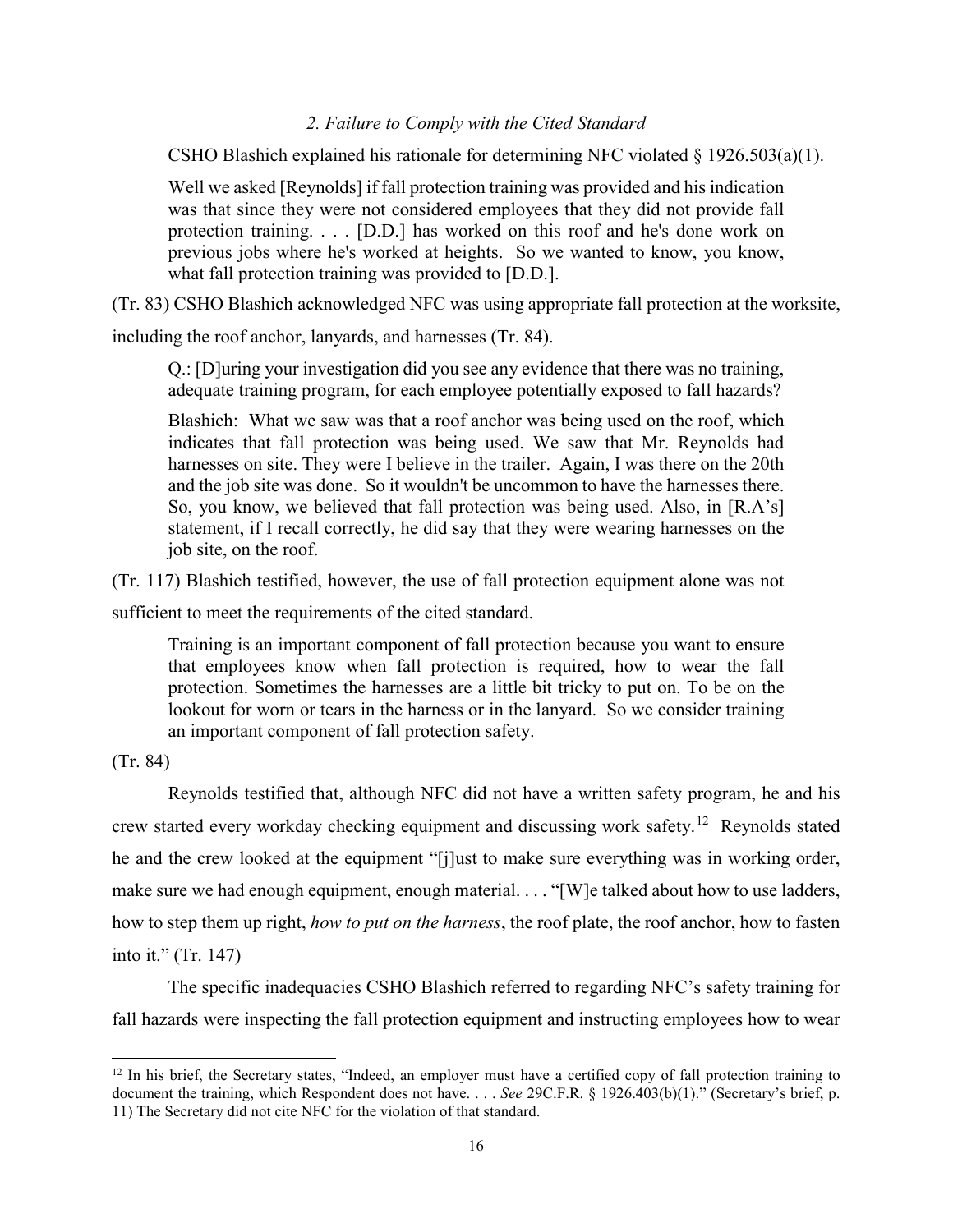the harnesses because "[s]ometimes the harnesses are a little bit tricky to put on." (Tr. 84) The Secretary also highlighted these alleged inadequacies in his brief. "Training is important in fall protection so that employees know how to put on a safety harness correctly and to inspect their harness." (Secretary's brief, p. 11) Reynolds stated, however, that he and the crew members inspected their equipment and discussed "how to put on the harness" at the start of each workday (Tr. 147).

The Commission has held an employer can rebut the Secretary's allegation it failed to train employees by showing it has provided the type of training at issue.

When, as here, the Secretary alleges a violation of a broadly-worded training standard and the employer defends by showing that it has provided the type of training at issue, the burden shifts to the Secretary to show some deficiency in the training provided. For instance, in *Atlantic Battery Co.*, 16 BNA OSHC 2131, 2176–77, 1993–95 CCH OSHD ¶ 30,636, p. 42,493 (No. 90–1747, 1994), the Commission vacated a citation alleging a violation of section 1910.1200(h), relating to training on particular hazardous chemicals, where the employer presented evidence that employees had been warned about the relevant hazards and the Secretary's industrial hygienist was unable to specify the basis on which she concluded that the requisite training had not been given. In this case, the Secretary made no effort at the hearing either to rebut the testimony given by [two employees] or to challenge the adequacy of the training that they described. Indeed, the Secretary presented no evidence to show that [the deceased employee] lacked the knowledge and expertise necessary for the job.

*Am. Sterilizer Co.,* No. 91-2494, 1997 WL 694094, at \*4 (OSHRC November 5, 1997).

In this proceeding, Reynolds rebutted the Secretary's allegation that NFC failed to

provide fall protection training with regard to inspecting lanyards and harnesses and wearing

harnesses properly. The burden shifted to the Secretary to show some deficiency in this training.

The Secretary did not rebut Reynolds's testimony or challenge the adequacy of the training.

Reynolds testified D.D. was an experienced roofer.

Q.: [W]hat kind of experience did [D.D.] have?

Reynolds: He had more experience than me.

Q.: And how much experience have you had?

Reynolds: Roughly 12 years . . . [of roof] construction.

. . .

Q.: With regard to [D.D], what experience did he have?

Reynolds: He had told me that he started as a laborer when he was a teenager and that he had worked for several roofing companies. And I can't remember his exact date but he was almost 50 years old.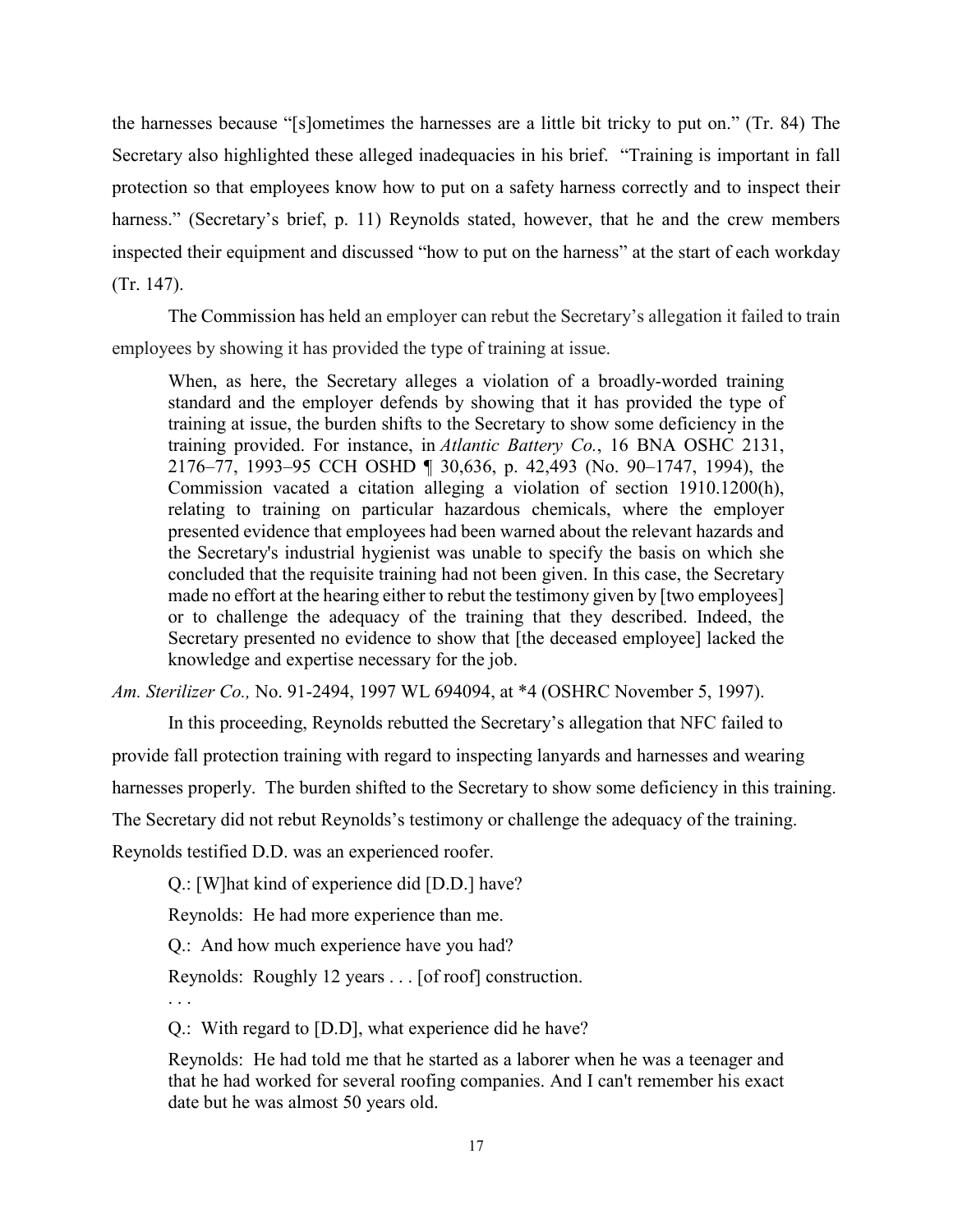(Tr. 130) As in the *American Sterilizer* case, the Secretary has presented no evidence that D.D. lacked the knowledge and expertise necessary for roofing work.

The Court determines the Secretary has failed to establish NFC did not comply with the terms of  $\S$  1926.503(a)(1). Item 3 is vacated.

#### **Item 4: Alleged Serious Violation of § 1926.1060(a)(1)(iii)**

*Alleged Violation Description*

Item 4 alleges:

Jobsite, 460 South Mount Vernon Avenue Extension, Uniontown, PA 15401: On or about December 19, 2017, the employer did not ensure that each employee using a Werner brand aluminum extension ladder (model number D-1236-2) was trained by a competent person in the proper construction, use, placement, and care in handling the ladders and/or stairways.

#### *Section 1926.1060(a)(1)(iii)*

Section  $1926.1060(a)(1)(iii)$  provides:

(a) The employer shall provide a training program for each employee using ladders and stairways, as necessary. The program shall enable each employee to recognize hazards related to ladders and stairways, and shall train each employee in the procedures to be followed to minimize these hazards.

(1) The employer shall ensure that each employee has been trained by a competent person in the following areas, as applicable:

. . .

(iii) The proper construction, use, placement, and care in handling of all stairways and ladders[.]

## *1. Applicability of the Cited Standard*

Section 1926.1060(a)(1)(iii) is found in *Subpart X—Stairways and Ladders* of the construction standards. Section 1926.1050 provides in pertinent part, "This subpart applies to all stairways and ladders used in construction, alteration, repair (including painting and decorating), and demolition workplaces covered under 29 CFR part 1926[.]"

NFC was using a 30-foot ladder to access the main roof of the house at the worksite in order to install a new roof. NFC's ladder was used in a construction activity. The cited standard applies.

## *2. Failure to Comply with the Cited Standard*

The Secretary contends the placement of the ladder in proximity to the power lines demonstrates NFC failed to train its employees in the proper placement of ladders.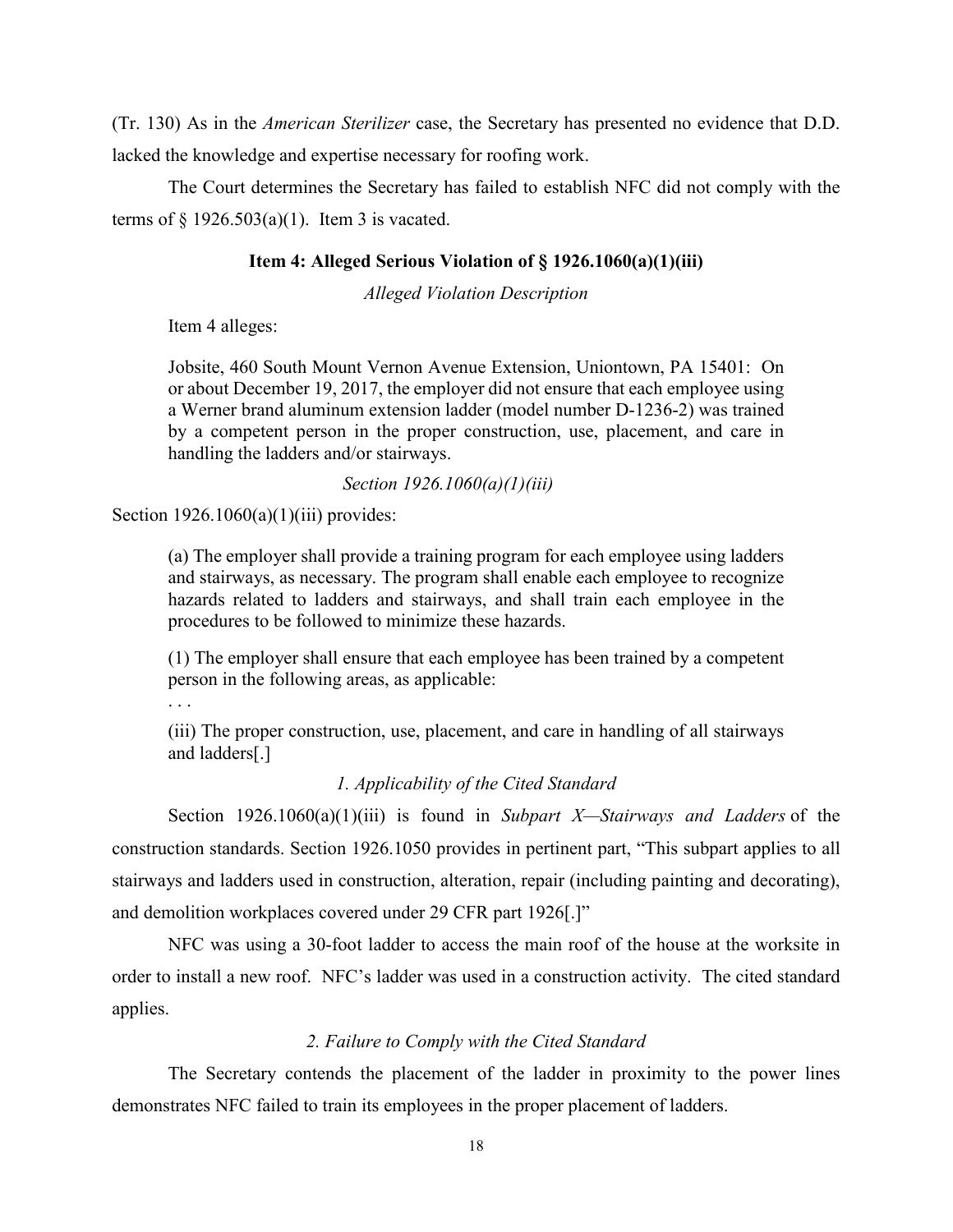Mr. Reynolds demonstrated that he was not aware of the safe use of ladders because he used the aluminum ladder within seven feet of the power line himself and allowed his employee to use it as well. . . . Employees were exposed to serious and even fatal injuries by using the ladder where it was placed, and Mr. Reynolds was aware of the proximity of the power lines. . . . Respondent's own worksite demonstrated that it did not have an effective ladder program. . . . Therefore, the evidence establishes that the standard was violated, and the Citation item should be sustained.

(Secretary's brief, p. 12) (citations to record omitted)

CSHO Blashich concluded NFC violated  $\S 1926.1060(a)(1)(iii)$  based on the placement of the ladder. "The ladder was used in close proximity to the overhead power line. The ladder was conductive, made of conductive material, aluminum, which was not a proper choice for that location." (Tr. 86-87)

The cited standard requires the training to be done by a competent person. The Secretary adduced no evidence indicating whether or not Reynolds was a competent person. As noted in the previous section addressing Item 3, Reynolds testified he and his crew "talked about how to use ladders, how to step them up right," at the start of each workday (Tr. 147). This undisputed testimony rebuts the Secretary's allegation NFC failed to provide training in proper ladder placement.

Both the Secretary and Blashich focus on the actual placement of the ladder as evidence NFC failed to train its employees in the proper placement of ladders. As a result, the Secretary failed to establish NFC's training in ladder safety, as opposed to its actual practice the day of the fatality, was inadequate. The Secretary has failed to establish NFC did not comply with the terms of  $\S$  1926.1060(a)(1)(iii). Item 4 is vacated.

### **Item 5: Alleged Serious Violation of § 1926.1053(b)(12)**

*Alleged Violation Description*

Item 5 alleges:

Jobsite, 460 South Mount Vernon Avenue Extension, Uniontown, PA 15401: On or about December 19, 2017, a Werner brand aluminum extension ladder (model number: D-1236-2) that was located in close proximity to overhead power lines was not equipped with nonconductive siderails.

*Section 1926.1053(b)(12)* 

Section 1926.1053(b)(12) provides: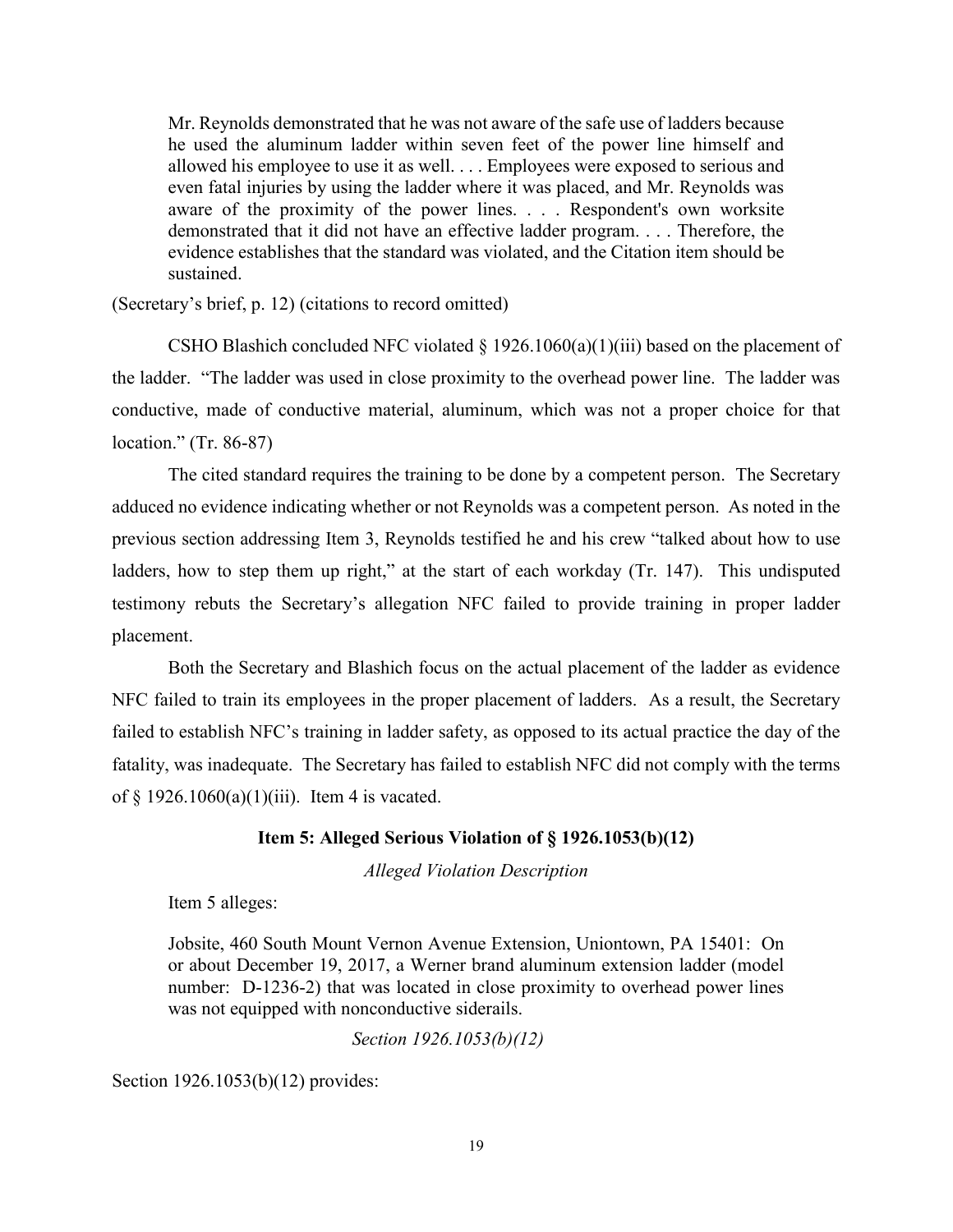Ladders shall have nonconductive siderails if they are used where the employee or the ladder could contact exposed energized electrical equipment[.]

#### *1. Applicability of the Cited Standard*

To establish  $\S$  1926.1053(b)(12) applies, the Secretary must prove NFC's employees were using a ladder with conductive siderails where the employees or the ladder could contact "exposed electrical equipment." NFC argues, "[T]he ladder did not come into contact with any exposed energized electrical equipment. Neither did the employee come into contact with any exposed energized equipment. . . . Both sides agree that a nonconductive ladder would have made no difference in the unfortunate electrocution of this individual." (NFC's brief, p. 12) NFC's reliance on the cause of the fatality is misplaced. The Commission has "many times held" that "the cause of the accident is not necessarily relevant to whether a standard was violated. . . . The circumstances of an accident may provide probative evidence of whether a standard was violated." *Williams Enterprises Inc.,* No. 85-355, 1987 WL 89134, at \*4 (OSHRC April 27, 1987). NFC also misconstrues the requirements of the cited standard. The Secretary is not required to prove the ladder or the employee actually came into contact with energized electrical equipment, but that it *could* do so.

The Court determines § 1926.1053(b)(12) applies to the cited condition.

#### *2. Failure to Comply with the Cited Standard*

The 30-foot ladder at issue was made of aluminum and was not equipped with nonconductive siderails (Tr. 90). NFC placed the ladder on the side of the house at the worksite where the overhead power lines were located. At the roofline, the ladder was 7 feet, 4 inches, from the top power line. The power line was approximately 20 feet high (even with the roofline) (Tr. 104). The ladder extended above the roofline (Exhs. C-4B through C-4F).

In *Tim Graboski Roofing, Inc.,* (No. 14-0263), 2015 WL 1643413 (OSHRC March 2, 2015) (ALJ), a roofing company employee standing on the ground was electrocuted as he attempted to reposition a metal ladder. The ladder contacted an energized overhead line located approximately 5 feet from the roof of the house on which the company was working. The roof was 19 feet, 4 inches, high and the ladder was extended to 26 feet, 7 inches, at the time it contacted the powerline. *Id.* at \*5. Here, NFC was using a 30-foot ladder to access a 20-foot roof. The ladder was located 7 feet, 4 inches, from the energized overhead lines. It is evident that in placing, repositioning, or removing the ladder, employees *could* inadvertently cause the ladder to contact the energized lines.

The Secretary has established NFC failed to comply with the terms of § 1926.1053(b)(12).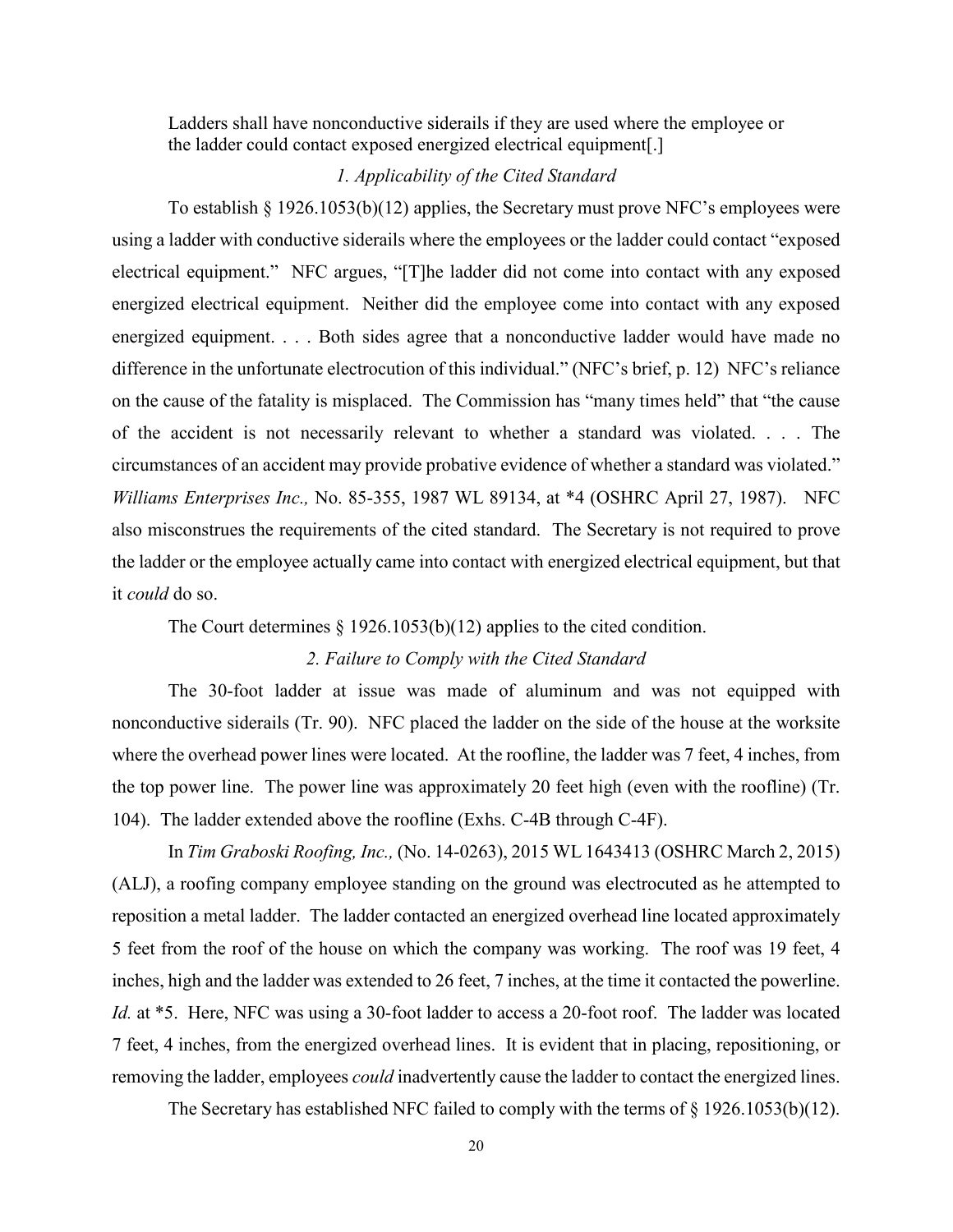#### *3. Access to the Violative Condition*

Both Reynolds and D.D. used the ladder to get on the roof. The Secretary has established NFC's employees had access to the violative condition.

#### *4. Employer Knowledge*

Reynolds was onsite the day of the fatality and had used the ladder to get on and off the roof. He had actual knowledge of the violative condition. His knowledge is imputed to NFC.

The Secretary has established NFC violated § 1926.1053(b)(12).

#### **Characterization of the Violation**

The Secretary characterized the violation of  $\S$  1926.416(a)(1) as serious. A serious violation is established when there is "a substantial probability that death or serious physical harm could result [from a violative condition] . . . unless the employer did not, and could not with the exercise of reasonable diligence, know of the presence of the violation." 29 U.S.C. § 666(k).

Contacting energized power lines with an aluminum ladder creates a substantial possibility of death or serious physical harm. The Secretary properly characterized the violation as serious.

## **PENALTY DETERMINATION**

 "In assessing penalties, section 17(j) of the Act requires the Commission to give due consideration to the gravity of the violation and the employer's size, history of violation, and good faith. [29 U.S.C. § 666\(j\).](https://1.next.westlaw.com/Link/Document/FullText?findType=L&pubNum=1000546&cite=29USCAS666&originatingDoc=Iec8e1f76fa3811d9bf60c1d57ebc853e&refType=RB&originationContext=document&transitionType=DocumentItem&contextData=(sc.DocLink)#co_pp_267600008f864) Gravity is a principal factor in the penalty determination and is based on the number of employees exposed, duration of exposure, likelihood of injury, and precautions taken against injury." *Siemens Energy & Automation, Inc*., No. 00-1052, 2005 WL 696568, at \*3 (OSHRC February 25, 2005) (citation omitted). "Gravity, unlike good faith, compliance history and size, is relevant only to the violation being considered in a case and therefore is usually of greater significance. The other factors are concerned with the employer generally and are considered as modifying factors.'' *Natkin & Co. Mech. Contractors*, No. 401, 1973 WL 4007, at \*9, n. 3 (OSHRC April 27, 1973).

CSHO Blashich testified NFC had two employees the day of the fatality (Tr. 70). OSHA had not previously inspected NFC. Blashich stated he did not credit NFC with good faith because the company did not have a written safety program (Tr. 71). The Court credits NFC with good faith based on Reynolds's cooperation with the Pennsylvania State Police and with OSHA during their respective fatality investigations (Tr. 98, 156).